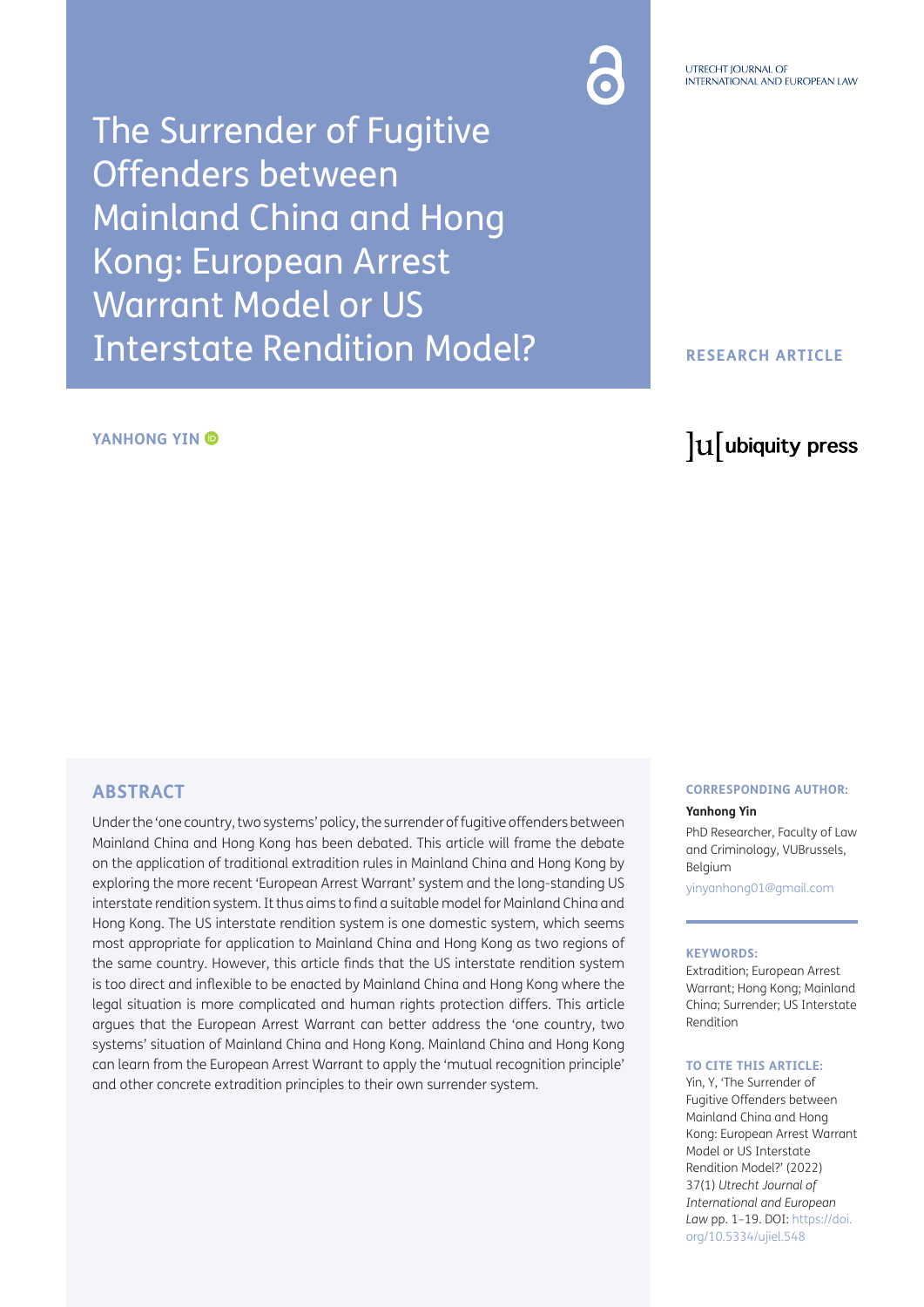## **1. INTRODUCTION**

Extradition was originally carried out between different sovereign countries for the purpose of handing over fugitive offenders to the requesting countries to face trial or punishment.<sup>1</sup> Now traditional extradition has evolved into diverse relations: bilateral, multilateral, regional, international and even domestic, and its name also varies from 'extradition' to 'surrender' and 'rendition'[.2](#page-11-0) This article will use 'surrender' to define the cross-border hand over of fugitive offenders between Mainland China and Hong Kong. On the one hand, both the Hong Kong Fugitive Offenders Ordinance<sup>3</sup> and the concrete agreements concluded between Hong Kong and other countries have used the word 'surrender'. On the other hand, the earliest research study on the Mainland and Hong Kong topic also used the word 'surrender'.<sup>4</sup> However, there is a chance that both extradition and rendition are applied.<sup>5</sup> For the purpose of consistency as well as distinguishing from traditional extradition, this article will use surrender to define the transfer of fugitive offenders between Mainland China and Hong Kong. Additionally, the definition of fugitive offenders also follows the tradition of the Hong Kong Fugitive Offenders Ordinance, meaning both the suspect and the convicted offenders[.6](#page-11-4)

On July 1st, 1997, Hong Kong was returned to the People's Republic of China, and since then, the 'one country, two systems' policy has been implemented in this special administrative region.<sup>7</sup> Following the 'one country, two systems' policy, Hong Kong exercises a high degree of autonomy and enjoys executive, legislative and independent judicial power in accordance with the provisions of the Basic Law of Hong Kong Special Administrative Region.<sup>8</sup> With regard to judicial cooperation between Mainland China and Hong Kong, the Basic Law provides a legal basis allowing the Hong Kong Special Administrative Region to carry out judicial cooperation with other regions of China through negotiation and in accordance with the law.[9](#page-11-7) The judicial cooperation in civil matters between Mainland China and Hong Kong has been fruitful. It has mainly concerned the enforcement of arbitral awards, the recognition of civil judgments, and the taking of evidence in civil and commercial matters[.10](#page-11-8) The legal assistance in criminal matters, however, is underdeveloped, with the lack of a concrete legal basis for the surrender of fugitive offenders being only one of the deficiencies.<sup>11</sup> Mainland China has signed more than 50 extradition treaties with the foreign countries,12 including France, Belgium, Italy, Spain, and Portugal. Hong Kong has also signed twenty surrender agreements.13 However, no surrender agreement or arrangement has been concluded between Mainland China and Hong Kong[.14](#page-12-1)

Regarding the construction of the surrender agreements between Mainland China and Hong Kong,

there has been ongoing consideration and debate on the basic principles and rules.<sup>15</sup> While Mainland China and Hong Kong belong to one sovereign country, they share distinct legal systems; the central government implements overall governance power, but Hong Kong enjoys a high degree of autonomy.<sup>16</sup> Consequently, neither international extradition, where all the traditional extradition principles between different sovereign countries apply, nor the police cooperation mechanism between mainland provinces, where the procedure generally does not face the problems of divergent legal systems within unitary countries, can be implemented between Mainland and Hong Kong. There is great need for an appropriate model for the surrender mechanism between Mainland China and Hong Kong.[17](#page-12-3) Against this background, the European Arrest Warrant (EAW), one of the most developed regional extradition mechanisms, and the US interstate rendition, one of the closest domestic rendition mechanisms, both break the extradition traditions and offer the possibility to be used as a source of inspiration for Mainland and Hong Kong. This article will explore which mechanisms (EAW or US interstate rendition) can be better used by Mainland China and Hong Kong and in which ways.

Firstly, this article revisits the surrender issue between Mainland China and Hong Kong, examines the essence of surrender under the 'one country, two systems' policy and evaluates what kind of surrender system between Mainland China and Hong Kong is required. Secondly, this article introduces the US interstate rendition mechanism with the aim of offering an overview of the US interstate rendition mechanism. Thirdly, this article examines the EAW in comparison to the US interstate rendition mechanism, and it offers the basis for further discussion on whether it can be of inspiration for Mainland China and Hong Kong. Lastly, the article will analyse which external mechanisms can be implemented by Mainland China and Hong Kong, and how it can be implemented.

## **2. THE SURRENDER OF FUGITIVE OFFENDERS BETWEEN MAINLAND CHINA AND HONG KONG 2.1 PRESENT VACANCY OF SURRENDER ARRANGEMENT**

In 2019, the Hong Kong Government proposed to amend the Hong Kong Fugitive Offenders Ordinance<sup>18</sup> to open the door for surrender cooperation between Hong Kong and other regions with which Hong Kong has not established formal surrender relations.<sup>19</sup> This would have also introduced a surrender mechanism between Hong Kong and Mainland China[.20](#page-12-6) Yet, after months of protests in Hong Kong, the Amendment Bill was withdrawn on September  $4<sup>th</sup>$ , 2019.<sup>21</sup> On June 30<sup>th</sup>, 2020, the Law of the People's Republic of China on Safeguarding National Security in the Hong Kong Special Administrative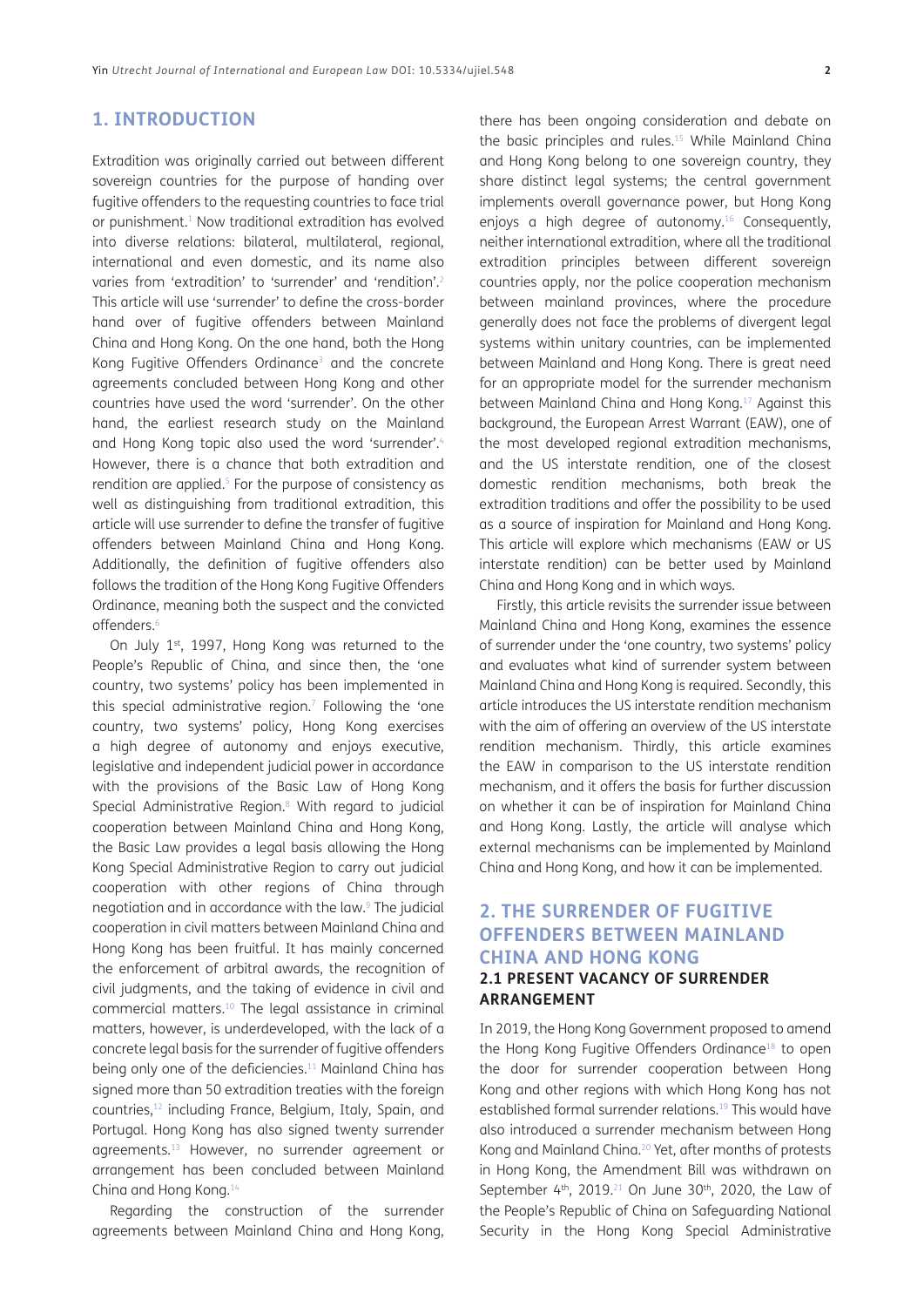Region was enacted. This law established four offences, including secession, subversion, terrorist activities and collusion with a foreign country or with external elements to endanger national security.<sup>22</sup> It determined that in special circumstances, suspects can be transferred from Hong Kong to Mainland China for investigation, prosecution, court trial and execution of the sentence.<sup>23</sup> However, in essence, this law still is not a surrender arrangement between Mainland China and Hong Kong. It is a direct implementation of governance power from the central government to Hong Kong on just four categories of offences relating to the national security issue.<sup>24</sup> The surrender of fugitive offenders between Mainland China and Hong Kong naturally concerns more offences than those four,[25](#page-12-11) and it should address a bigger group of cross-border offences. The transfer of the suspects will be done bilaterally rather than unilaterally from Hong Kong to Mainland China as regulated in this national security law. Despite continued efforts, there remains a real need for a surrender arrangement.

Since the return of Hong Kong to the People's Republic of China in 1997, the cross-border communications and movement of people between Mainland China and Hong Kong are increasing daily. This goes hand in hand with the increasing movement of criminals.[26](#page-12-12) It is reported that over 300 fugitives from other parts of China are currently enjoying a safe haven in Hong Kong, including at least one alleged murderer, as well as businessmen already convicted of corruption and money laundering. While the Mainland has transferred 248 suspects to Hong Kong to face justice since 2006, Hong Kong has surrendered none in return.<sup>27</sup> In fact, currently there is a one-way administrative arrangement through which the Mainland police return Hong Kong residents to Hong Kong for investigation or trial.[28](#page-12-14) However, Hong Kong has not returned anyone to the Mainland China because such an action 'cannot be done in the absence of a formal arrangement which is supported by legislation'.[29](#page-12-15) The lack of a surrender agreement may lead to more fugitives as well as illegal or questionable cross-border law enforcement. A series of cases have demonstrated this. The first case is the *Zhang Zigiang* case,<sup>30</sup> which caused a heated debate on the conflict of criminal jurisdiction between Mainland China and Hong Kong. The second is the *Causeway Bay Bookstore* case,<sup>31</sup> in which Mainland police officers crossed the Hong Kong border, arrested several booksellers and took them to the Mainland China without formal legal proceedings. And the latest can be the *Chan Tong-kai* case, which motivated the Amendment of Hong Kong Fugitive Offenders Ordinance.<sup>32</sup> These cases all show that the surrender arrangement between Hong Kong and Mainland China is highly necessary. The top priority relating to the construction of a system for the surrender of fugitive offenders between Mainland China and Hong Kong is to identify where it departs from traditional extradition. This distinction will directly affect the application of concrete surrender principles and procedures.

#### **2.2 THE ROLE OF ONE COUNTRY**

Traditional extradition is meant to cater to or limit the political interests of the different sovereign states.<sup>[33](#page-12-19)</sup> However, the surrender between Mainland China and Hong Kong occurs within one sovereign country, namely the People's Republic of China (China). Hong Kong and Mainland China share a common political interest,<sup>[34](#page-12-20)</sup> and a common legal obligation, $35$  under the umbrella of one country. Against this background, it is debatable whether some of the traditional extradition principles can be applied[.36](#page-13-0) For instance, the non-extradition of political offenders in the traditional extradition process is a double-edged sword: while it is intended to protect individual rights and personal freedom, it imposes national standards and values on other states.<sup>37</sup> It also causes turmoil between States, allowing them to avoid prosecuting offences regardless of their existing duty to do so.<sup>38</sup> However, under the one-country policy, Hong Kong must accept the political and legal responsibilities to maintain the territorial unity of China and to uphold the leadership and governance of the central government.<sup>39</sup> Hong Kong also has the legal obligation to tackle secession, subversion, espionage and other traditional political offences which hamper the national security and integrity of a State.<sup>40</sup> In addition, after the enactment of the Hong Kong Safeguarding National Security Law in July 2020, which combats secession, subversion, terrorism and collusion with foreign forces, the Hong Kong Government is legally obligated to enforce it.<sup>41</sup> Hong Kong is also responsible for safeguarding the sovereignty and the unification and territorial unity of the People's Republic of China.<sup>42</sup> With these at heart, it is doubtful whether Hong Kong can implement the traditional non-extradition for political offences to refuse a surrender request from Mainland China in the future.[43](#page-13-7) Moreover, the non-extradition of nationals is also a traditional extradition principle, which aims to fulfil the country's obligation to protect its own nationals[.44](#page-13-8) However, in the case of Mainland China and Hong Kong after the return of Hong Kong to China in 1997, the residents of Hong Kong, whether Chinese or not, are classified as either permanent residents or nonpermanent residents. Regardless, all of them are subject to the Basic Law of Hong Kong Special Administrative Region. Therefore, whether and how the traditional non-extradition of nationals principle can be applied is in question.<sup>45</sup> Additionally, in the traditional extradition system, both the judicial organization and the executive authorities will be involved in the extradition procedure for the sake of sovereignty and national interest, with the executive authority generally having the final say in refusing the extradition.<sup>46</sup> However, in terms of the surrender of fugitive offenders between Mainland China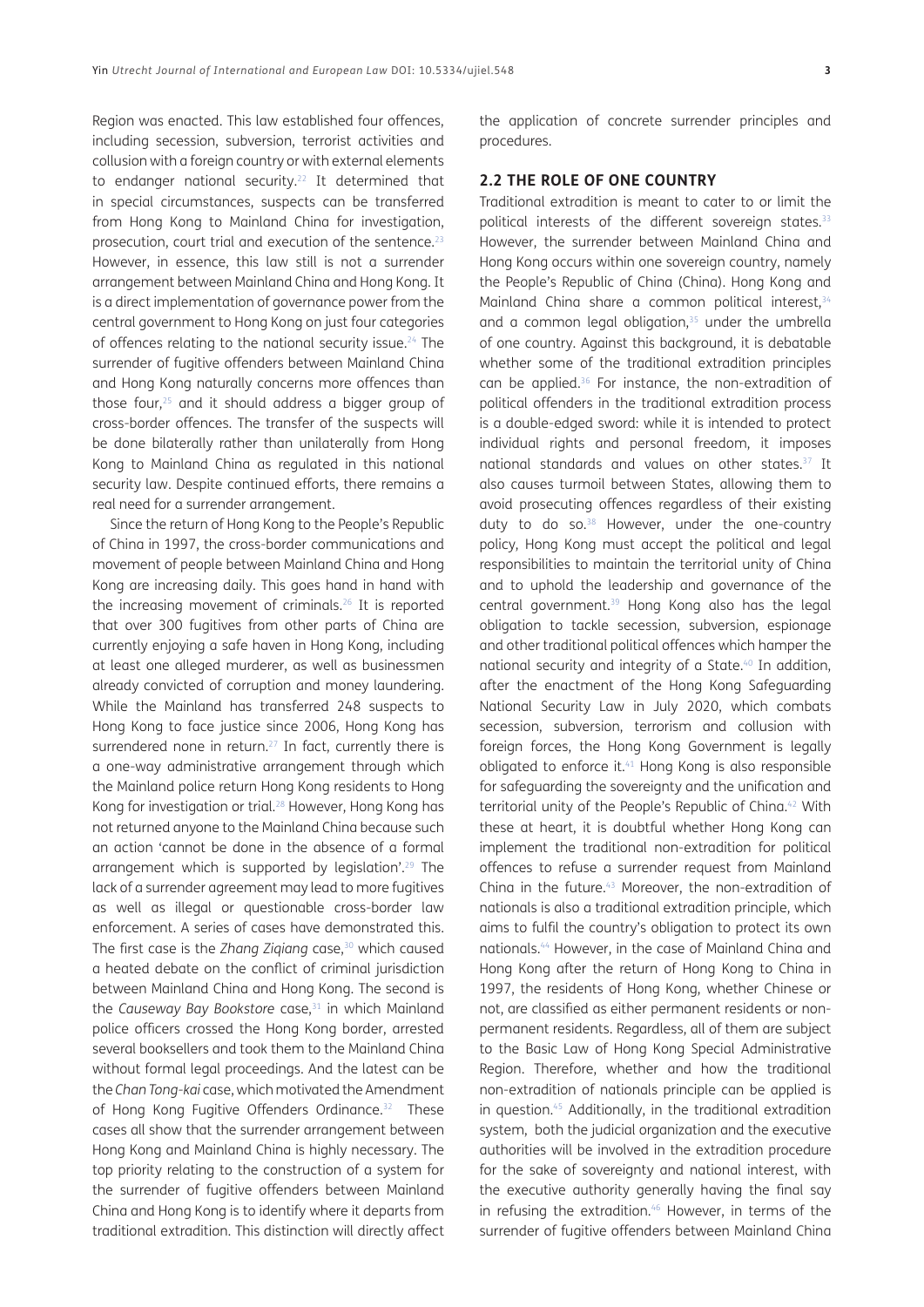and Hong Kong, the fact that the two regions belong to one country and the Hong Kong Government is directly subordinate to the central government will challenge the role of executive authorities as well as the judicial organizations in this surrender procedure.[47](#page-13-11) It is difficult to see how the Hong Kong government can reject surrender requests from Mainland China while complying with the present Hong Kong Fugitive Offenders Ordinance and the withdrawn 2019 extradition bill. $48$  In summary, the one country two systems situation will deeply influence the application of the traditional extradition principles between Mainland China and Hong Kong.

## **2.3 THE ROLE OF TWO SYSTEMS**

The surrender of fugitive offenders between Mainland China and Hong Kong is not only a 'one country' issue but is also limited by the 'two systems' situation. According to the Basic Law, Hong Kong enjoys a high degree of autonomy, practices the common law system and the Hong Kong Final Appeal Court has supreme jurisdiction.<sup>49</sup> In terms of the surrender issue between the two, Mainland China and Hong Kong should respect each other's different legal systems. Accordingly, the direct and simple interprovincial arrest cooperation which has been practised within the provinces of Mainland China cannot be directly applied to the surrender of fugitive offenders between Mainland China and Hong Kong.<sup>50</sup> The traditional extradition principles still have a role to play. For instance, the offences and penalties in Mainland China and Hong Kong are quite different. To name just a few, the crime of incest committed by a man will be a felony in Hong Kong punishable by imprisonment for  $14$  years<sup>51</sup> but is not a crime in Mainland China; the illegal use of farm land can be punishable by 5 years imprisonment in Mainland China<sup>52</sup> but is not criminalized in Hong Kong; and abortion is legal in Mainland China but is punishable by 7 years' imprisonment in Hong Kong[.53](#page-13-17) Furthermore, Hong Kong has abolished the death penalty, but Mainland China keeps it in both law and in practice. In short, the double criminality check, which is meant to allow compliance with the legality principle and human rights protection, cannot be neglected. From the perspective of respecting each other's different legal systems and given the international tendency to abolish the death penalty, refusing surrender on the ground of the death penalty can be justified. In a nutshell, the 'two systems' situation determines that the surrender between Mainland China and Hong Kong should follow some traditional extradition principles, despite the fact that the degree of compliance may have to be balanced by the 'one country' reality.

## **2.4 THE ROLE OF HUMAN RIGHTS PROTECTION**

Whether it concerns traditional extradition between sovereign countries or domestic surrender between Mainland China and Hong Kong, one common element

no modern society can ignore is human rights protection. Since the Second World War, international and regional conventions on human rights have provided individuals with certain substantive and procedural rights.<sup>54</sup> Human rights protection can be a primary reason to refuse or suspend an extradition treaty. It can also be the main ground to refuse an extradition request under the applicable extradition treaty. In fact, the handling of human rights issues in extradition is greatly affected by the requested and requesting parties' familiarity with each other's political and legal systems as well as the mutual trust that the degree of human rights protection between the two parties can be assumed with the minimum protection in place.<sup>55</sup> In the traditional extradition, most bilateral or multilateral treaties will take the human rights clause as mandatory grounds to refuse the extradition.<sup>56</sup> Under the 'one country, two systems' policy, Mainland China and Hong Kong should find a more suitable way to protect the human rights of the requested person in the surrender procedure while maintaining the trust and respect between the two regions. The 'human rights check' in the surrender mechanism can also be used to help promote human rights protection in the whole of China. It is clear that the surrender between Mainland China and Hong Kong has a background of increasing political, economic, societal and cultural integration, which generally does not occur in traditional extradition.<sup>57</sup> However, the divergence between the two regions on human rights protection cannot be overlooked. For instance, Mainland China still has not ratified the International Convention on Civil and Political Rights. In practice, there are also cases relating to torture, long time detention before trial and limited access to lawyers.[58](#page-13-22) The abortion of the Amendment of the Hong Kong Fugitive Offenders Bill can be partially attributed to the public's concern over the human rights situation in Mainland China.<sup>59</sup> However, it should be noted that the Chinese criminal justice system and judicial standards have been improving in recent years.<sup>[60](#page-13-24)</sup> Practically speaking, human rights protection should be adaptable to its real context.<sup>61</sup> That is to say, the human rights protection should comply with international standards as well as reflect the practical requirement. In surrenders between Mainland China and Hong Kong, the application of the human rights check should simultaneously benefit the requested offenders, protect the national interest and even help to promote human rights protection in the whole country.

In summary, in the construction of the surrender system between Mainland China and Hong Kong, the traditional extradition may be referred to as the starting point for the two regions to initiate negotiations, but it cannot offer sufficient theoretical inspiration or practical support for the two regions to finalize their surrender mechanism. As analysed above, the surrender system between Mainland China and Hong Kong must both exist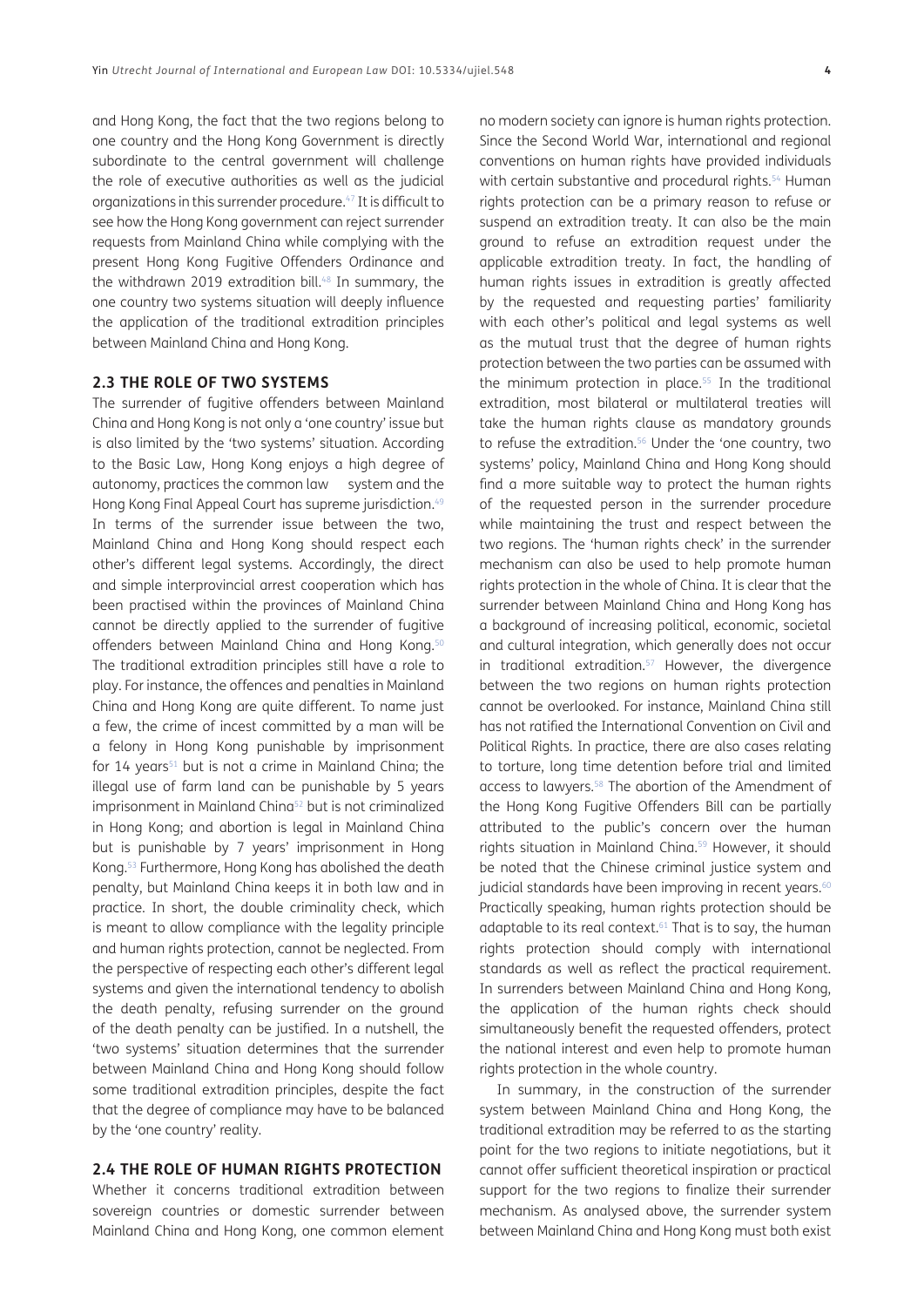under the framework of one country as well as respond to the two divergent legal systems. At the same time, it must provide basic human rights protection. All these three requirements should be taken into consideration in the construction of this surrender system. The following chapters will provide an introduction and analysis of two mechanisms, namely the US interstate rendition and European Arrest Warrant system, and offer a roadmap through to the conclusion that the EAW could be a good option for Mainland China and Hong Kong.

#### **3. THE US INTERSTATE RENDITION**

#### **3.1 GENERAL INTRODUCTION: PROCEDURE AND LEGAL BASIS**

The US interstate rendition system is a domestic surrender system established in one federal country between the different constituent states, with the characteristics of being direct, simple, and executivedominated.[62](#page-13-26) In the general procedure, when the suspect or the criminal is located in the asylum (requested) state, first the prosecutors in the demanding (requesting) state will prepare a petition for requisition and forward it to the demanding state governor. Then, after evaluation by the governor's counsel, the governor will sign that requisition and send it to the asylum state. Next, after the asylum state governor has received the requisition and an evaluation by that governor's counsel has been made, an arrest warrant will be issued to the appropriate state or local law enforcement. Consequently, the fugitive will be arrested, a governor hearing may be given (as it is not obligatory) and a habeas corpus hearing can be requested. If relief is denied, the fugitive will be taken back to the demanding state.<sup>[63](#page-13-27)</sup>

Regarding the legal basis, the transfer of fugitives is governed by the extradition clause of the US Constitution,<sup>64</sup> the Federal Statute on Fugitives from State or Territory to State, District, or Territory,<sup>65</sup> and the state extradition law.<sup>66</sup> Extradition guidelines are also found in the Uniform Criminal Extradition Act which was drafted and recommended by the Interstate Commission on Crime and the National Conference of Commissioners on Uniform State Laws and has been enacted in all the US states[.67](#page-13-31) The extradition clause in the US Constitution stipulates: 'A Person charged in any State with Treason, Felony, or other Crime, who shall flee from Justice, and be found in another State, shall on Demand of the executive Authority of the State from which he fled, be delivered up, to be removed to the State having jurisdiction of the Crime.<sup>['68](#page-13-32)</sup> This clause has been the most important legal basis for the interstate rendition, which not only imposes the constitutional rendition obligation upon each state but also recognizes that the scope of the rendition offences can be limitless.<sup>69</sup> Additionally, the interstate rendition is based on the full faith and credit of each state, with the Constitution specifying: 'Full faith and Credit shall be given in each State to the public Acts, Records, and judicial Proceedings of every other state'[.70](#page-13-34)

## **3.2 MAIN CHARACTERISTICS**

The US interstate rendition is distinct from the international extradition as the cooperation is based on the common interest of each state as well as the whole country. It is one domestic extradition system mainly based on one sovereignty fact and excludes the traditional principles which have been applied to sovereign countries. As provided by the court:

'*In respect to the return of fugitives from justice, the various states are not to be regarded from the standpoint of international law as separate and independent sovereignties with selfish and jealous purposes to serve, but as governmental organizations having mutual interest, duties and relations and pledged to mutual support, each one acting as an instrumentality for the suppression of crime and the advancement of justice in the other. Such being the true attitude of the states toward each other, the constitution loses all semblance of a treaty between sovereigns and becomes a supreme law of the land for the promotion of the general welfare. The specification in the constitution of treason, felony and other crimes leaves no ground for distinction between political and other offenses, and no ground for the application of the rules and principles which govern in the case of limited treaty concessions hedged about by conditions and restrictions, express and implied.'*[71](#page-13-35)

The first primary characteristic of the US interstate rendition is that it is guided by the governors of the requesting and requested states, which is executive dominated. As provided in the Federal Statute on Fugitives from State or Territory to State, District or Territory:

'*Whenever the executive authority of any State or Territory demands any person as a fugitive from justice, of the executive authority of any State, District or Territory to which such person has fled, and produces a copy of an indictment found or an affidavit made before a magistrate of any State or Territory, charging the person demanded with having committed treason, felony, or other crime, certified as authentic by the governor or chief magistrate of the State or Territory from whence the person so charged has fled, the executive authority of the State, District or Territory to which such person has fled shall cause him to be arrested and secured, and notify the executive authority making such demand, or the agent of such authority appointed to receive the fugitive, and shall cause the fugitive to be delivered to such agent when he shall appear.*' [72](#page-13-36)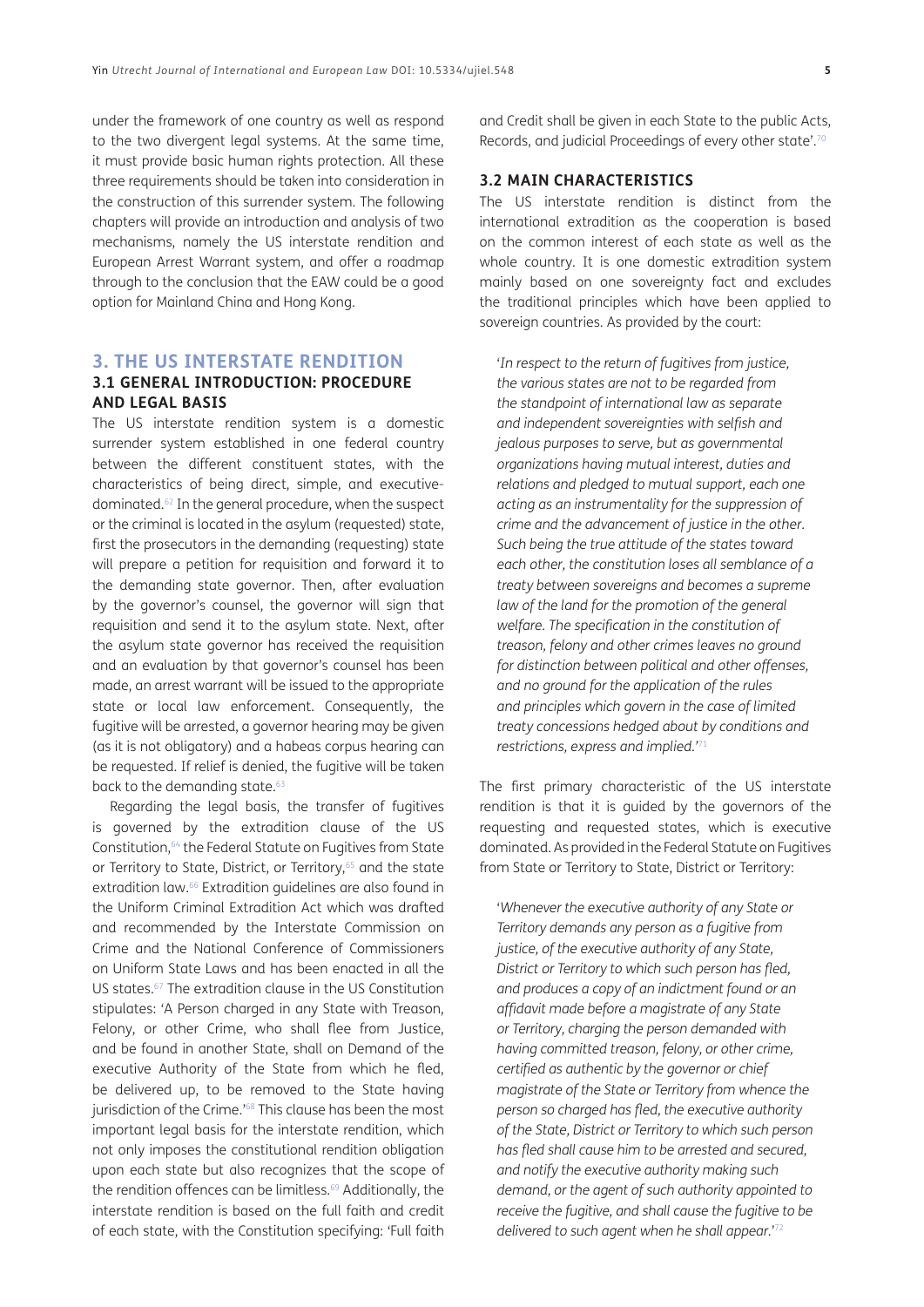Also, the governor of the asylum state not only has the duty to cooperate with the demanding state but also can be compelled to do so by the federal court. In 1861, in *Kentucky v Dennison,*[73](#page-13-37) the Court held that the rendition was merely declaratory of a moral duty and the federal courts have no power to order a governor to fulfil the state's obligation under the extradition clause to deliver up fugitives from justice. However, *Dennison* was finally formally overruled in the 1987 case of *Puerto Rico v Branstad,*[74](#page-13-38) in which the federal power was certified to supervise the state duty to surrender. Therefore, the obligation for the governor to surrender an offender requested by a sister state is generally binding.

Is that virtually none of the traditional extradition principles can be applied to refuse the surrender request of a sister state. A fugitive may be extradited for any offence made punishable by the law of the demanding state, including misdemeanours, regardless of whether the offence is also against the law of the asylum state.<sup>75</sup> That is to say, there is no double criminal requirement in the US interstate rendition and there is no threshold on the charges (either minimum or maximum penalties) for which the rendition can be requested. Although some of the states have kept the death penalty, under the US interstate rendition system, it cannot be grounds to refuse the rendition, and no guarantees regarding the imposition or execution of the death penalty can be asked for by the requested states.<sup>76</sup> The political offence ground is also excluded from the US interstate rendition, and non-extradition of nationals cannot be found in the US interstate rendition either.

The case law also shows that a third characteristic of the US interstate rendition system, which is that it gives priority to the law of the demanding state and requests the executing state to fully respect the rendition request from the sister state.<sup>77</sup> A fugitive rendered to stand trial for an offence listed in the rendition request could be tried upon return to the demanding state for all crimes committed within its jurisdiction and not limited to the traditional specialty rule.[78](#page-13-42) The requested state has a very limited role to play in the probable cause check.<sup>79</sup> Once the governor of the asylum state has acted on a requisition for extradition based on the demanding state's judicial determination that there is probable cause, no further inquiry may be made on that issue in the asylum state.<sup>80</sup> In terms of the possible human rights breach in the demanding state, under the US interstate rendition system, it should be tested by the fugitive in the demanding state courts rather than in the asylum state, since the federal system presupposes confidence that a demanding state will not exploit the action of an asylum state via illegal conduct to a returned fugitive from justice.<sup>81</sup> After the governor of the asylum state issues the rendition order, the fugitive offenders can apply for *habeas corpus*. However, there are only four possible grounds for refusing to extradite a person when the court considers release on *habeas corpus*: (a) the extradition documents are not in order; (b) the person has not been charged with a crime in the requesting state; (c) the person is not the person named in the extradition documents; and (d) the person is not a fugitive (whether the demanded person has 'fled from any state to avoid prosecution for a crime or to avoid giving testimony in any criminal proceeding').<sup>82</sup> The court essentially checks for formality rather than for substance.

## **3.3 GROUNDS ANALYSIS**

Legislation and practice have shown that the US interstate rendition is simple, direct, and almost impossible to refuse.<sup>83</sup> Several reasons which are typical of US federalism can account for this. Firstly, irrespective of whether it is a federal legal system or the 50 states' domestic legal system, they all belong to the common law system developed by judges through legal opinions and share the main characteristics of the US common law system. Although the 50 states each have their own legal system, the differences among those systems may still be smaller than the differences between common law systems and civil law systems. Secondly, the US Federal Constitution set up the criminal procedural safeguards which are applied equally to all the states. The US Federal Constitution, including the US Bill of Rights and subsequent amendments, contains provisions regarding criminal procedure due to the incorporation of the Bill of Rights. All these provisions apply equally to criminal proceedings in state courts.[84](#page-13-48) Since the 1970s and the new judicial federalism, state courts rely on the State Bill of Rights to provide greater protection than was available under the federal Bill of Rights.<sup>85</sup> In addition to the similar and high-level criminal procedure safeguards in the states, the substantive criminal law in the states also have much in common. The Model Penal Code created by the American Law Institute is the equivalent for criminal law. Many states have wholly or largely adopted the Code, and there are many similarities among the 52 American criminal codes in large part due to the influence of the Model Penal Code.<sup>86</sup> Even in jurisdictions where it has not been adopted, the Code has great influence as courts regularly rely upon it to fashion the law that the state's code fails to provide.<sup>87</sup> However, the sentencing, treatment and correction portions of the Code saw little acceptance and were soon left behind.<sup>[88](#page-13-52)</sup> Thirdly, the US Federal Courts deal with cases that relate to the constitutionality of a law, disputes between two or more states, and *habeas corpus* issues. When issuing decisions, all courts must follow binding precedent – that is, their decisions must follow any rulings made by courts above them. On questions of the interpretation of the US Constitution and statutes passed by Congress, the US Supreme Court has the final say; all other courts, both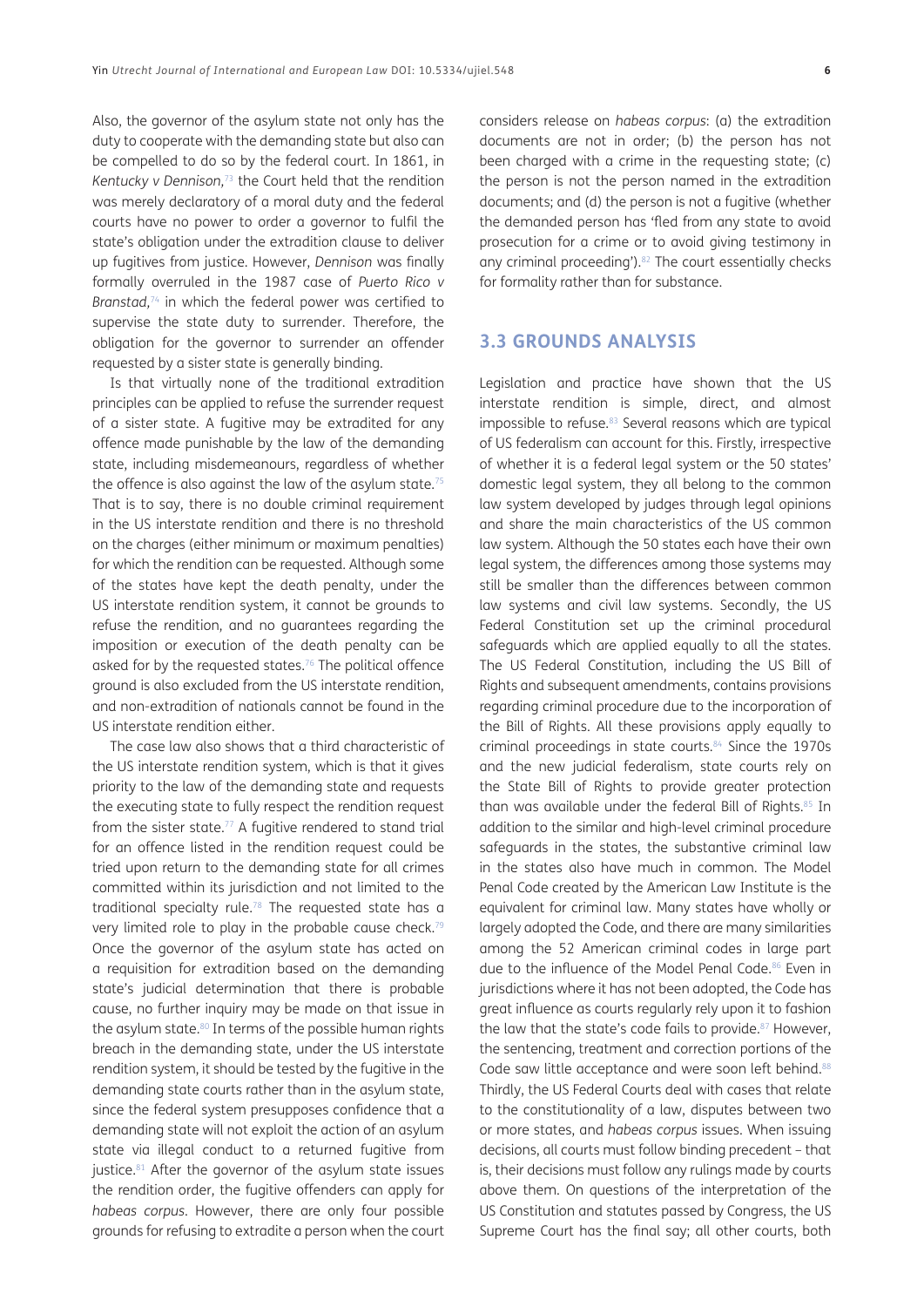federal and state, must follow any precedent set by the Supreme Court.<sup>89</sup> Fourthly, some institutions are also established to promote the harmonious and cooperative relationship between the federal and state judiciaries, including the National Center for State Courts and the State Justice Institute, which have the greatest effect on the quality of justice in state courts and on coordination between state and federal courts.<sup>90</sup> All of this contributes to building mutual trust as well as the actual conditions between the states to allow the direct and simple rendition feasible under the US domestic system.

## **4. THE EUROPEAN ARREST WARRANT MECHANISM**

#### **4.1 GENERAL INTRODUCTION: WHAT THE EAW IS AND HOW IT CAME TO EXISTENCE**

When it comes to the EAW mechanism, there is a different picture that shows more elements of traditional extradition while maintaining the efficiency required by the closely related region with more frequent movement of persons as well as criminals. Unlike the US interstate rendition system, the EAW system is applied in one regime, within which the Member States are independent sovereign countries with a more intensive correlation than confederation, however, a looser one than federalism.[91](#page-14-2) This distinction with the US also offers the basis that the EAW system differs from the US interstate rendition mechanisms. The EAW system mirrors the international extraditions to some degree and, at the same time, embodies some characteristics specific to the EU region. Under the EAW mechanism, the surrender is for acts punishable by the law of the issuing Member State by a custodial sentence or a detention order for a maximum period of at least 12 months or where a sentence has been passed or a detention order has been made for sentences of at least 4 months.<sup>92</sup> The judicial authorities in the requesting Member State will generally issue the EAW directly to the executing judicial authorities in the requested Member State. After the latter has received the arrest warrant, the requested person will be apprehended and given a hearing. If the grounds to refuse the surrender are not satisfied, which will be examined in the following section, a surrender decision will be made by the executing judicial authority, and the requested person will be surrendered within 10 days after that decision is made.<sup>93</sup>

As analysed above, the US interstate rendition system, implemented by the state directly through the state extradition act, is built on the US Constitutional rendition obligation and the credit clause imposed upon the states.<sup>94</sup> By contrast, the EAW, which has also been implemented into the domestic law of each EU Member State, is built on the principle of mutual recognition which is regarded as the cornerstone of EU judicial cooperation in criminal matters[.95](#page-14-6)

The establishment of the mutual recognition principle was the product of strong and joint political willingness. For the past twenty years, the European Council has been determined to develop the Union as an area of freedom, security and justice by full use of the possibilities offered by the Treaty of Amsterdam. With this as one aim, the UK Government put forward the idea of applying the mutual recognition principle in the field of criminal law during its EU Presidency in 1998, leading to the recognition by the European Council at Cardiff of 'the need to enhance the ability of national legal systems to work closely together' and a request to the Council 'to identify the scope for greater mutual recognition of decisions of each other's courts'.<sup>96</sup> Then, in the European Council Tampere Conclusions 1999, the Council endorsed the principle of mutual recognition as the cornerstone of judicial cooperation in both civil and criminal matters within the Union, and declared that the principle should apply both to judgments and to other decisions of judicial authorities.<sup>97</sup> The EU Commission stated:

'…*borrowing from concepts that have worked very well in the creation of the Single Market, the idea was born that judicial cooperation might also benefit from the concept of mutual recognition, which, simply stated, means that once a certain measure, such as a decision taken by a judge in exercising his or her official powers in one Member State, has been taken, that measure – in so far as it has extra-national implications – would automatically be accepted in all other Member States, and have the same or at least similar effects there*.['98](#page-14-8)

With respect to extradition, the European Council has urged Member States to speedily ratify the 1995 and 1996 EU Conventions on extradition and has considered that the formal extradition procedure should be abolished among the Member States in respect of persons fleeing from justice after having been sentenced and replaced by a simple transfer of such persons.<sup>99</sup> This can be regarded as one initial influence of the principle of mutual recognition on the Europe extradition system, with deeper influence coming from the terrorist attacks in the US on September 11<sup>th</sup>, 2001. In 2002, the Framework Decision on European arrest warrant and surrender procedures between EU Member States ('EAW Framework Decision') was enacted, and since then, the EAW has replaced the traditional Extradition Conventions in Europe<sup>100</sup> and has been applied in the 27 Member States of the EU through domestic legal transformation.<sup>101</sup>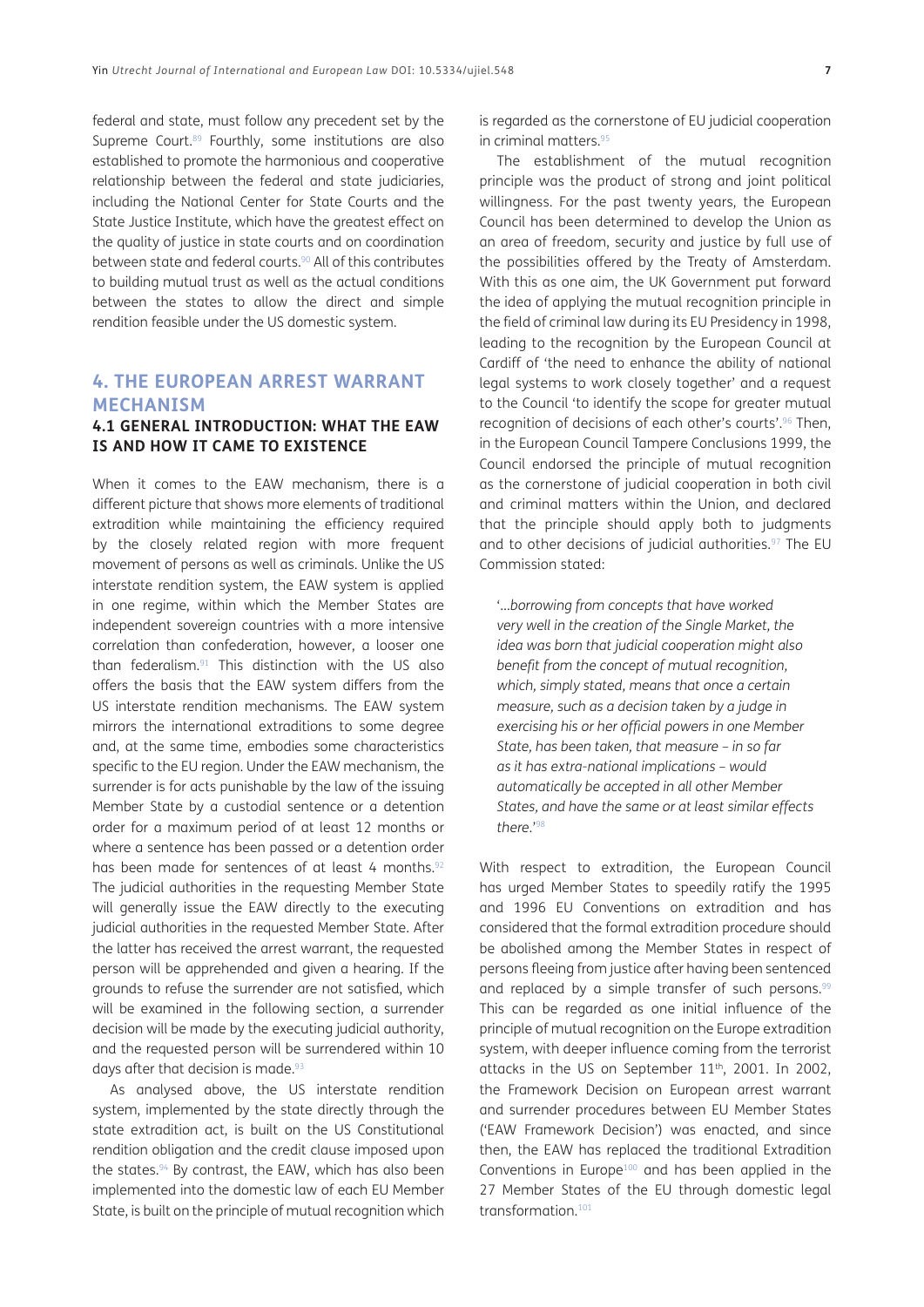#### **4.2 MAIN HIGHLIGHT**

The EAW introduced an advanced surrender procedure. Extradition is a procedure in which both the judicial organizations and the executive authorities have important roles to play; however, the EAW was conceived as a surrender system purely dominated by judicial authorities.[102](#page-14-10) The average surrender procedure has been shortened from 1 year to 48 days.<sup>103</sup> Besides the active role of the judicial authorities in the Member States, the Court of Justice of the European Union (CJEU) also makes preliminary rulings on the relevant disputes in the implementation and interpretation of the EAW, and such rulings are binding upon the Member States.[104](#page-14-11) Another innovative feature is that the human rights clause cannot be used as a mandatory or optional ground to refuse the surrender<sup>105</sup> because, as analysed above, the EAW is based on the mutual recognition principle, and the mutual trust in the rule of law and human rights protection between Member States is especially required[.106](#page-14-13) However, the EAW mechanism also gives due consideration to the respect of fundamental rights by requiring the respect of the EU Treaties and the Charter.<sup>[107](#page-14-14)</sup> In some exceptional situations, human rights concerns can still be used to postpone the surrender pending further information from the requesting Member State, before a final decision is made[.108](#page-14-15) The CJEU in the *Aranyosi and Caladararu* case required that the Member States should verify whether there is a real risk of inhuman or degrading treatment of the requested persons before agreeing to a surrender in order to further recognize whether there are substantial grounds to believe that such a real risk of inhuman or degrading treatment exists in the particular circumstances of the case for the requested person.109 If a concrete risk can be discounted by the supplementary documents or the guarantees offered by the requesting Member States, it must decide on the execution of the EAW; if not, the surrender may be suspended.<sup>[110](#page-14-16)</sup>

The EAW has also innovated the main principles of surrender mechanism. Differing from traditional extradition where the non-extradition of political offenders applied, the EAW does not exclude surrender for political offences. The EAW allows for the surrender of political offences because this removes the dispute on the definition of political offences between Member States. It is also because the judicial authority plays the decisive role in the surrender procedure. Under the leading role of judicial authorities, even without the political offence exception, it is still expected that the requested person can also enjoy objective and impartial judicial protections. This in turn contributes to the enhancement of mutual trust which has also been guaranteed since the application of the European Convention on Human Rights and the Charter of Fundamental Rights of the European Union[.111](#page-14-17) While the EAW mechanism does not abolish the double criminality check completely like the US interstate rendition, it still has made considerable progress

compared to the traditional extradition by waiving the double criminal check for 32 categories of serious offences of which the minimum maximum punishable sentence is above 3 years.<sup>112</sup> With regard to the traditional non-surrender of nationals, since the EAW is based on the idea of citizenship of the EU, the exception provided for a country's nationals which existed under traditional extradition arrangements should not apply within the Common Area of Freedom, Security and Justice. A citizen of the Union should face being prosecuted and sentenced wherever they have committed an offence within the territory of the Union irrespective of their nationality.<sup>113</sup> In principle, nationality cannot be used as ground to refuse surrender for trial under the EAW mechanism, but surrender can be accorded on the guarantee that after conviction the offender will be sent back to their home country to serve the sentence for a better rehabilitation and reintegration.<sup>[114](#page-14-19)</sup>

#### **4.3 GROUNDS ANALYSIS**

Several reasons may account for the innovations of the EAW which combine both heavy EU regional characteristics and traditional extradition heritage. The most basic reason may be the fact all EU Member States are party to the European Convention on Human rights and the EU Charter on Fundamental Rights of the European Union, which offers the common basis of mutual trust in the respect of the rule of law in the Member States. More concrete reasons may be that the relationship between mutual recognition and the necessary approximation is emphasized and the actions have been taken.<sup>115</sup> The Lisbon Treaty specifies that minimum rules should be established to facilitate the mutual recognition in judicial cooperation in criminal matters[.116](#page-14-21) Since then, several directives have been enacted to ensure the minimum procedural safeguards, including the Interpretation and Translation Directive, $117$ the Directive on Information in Criminal Proceedings, [118](#page-14-23) the Directive on Access to a lawyer,<sup>119</sup> and the Directive on Legal Aid.[120](#page-14-25) Besides the harmonization of the important EU criminal procedural safeguards, there has been harmonization of EU serious crimes within a cross-border dimension. As the Lisbon Treaty stipulates, the European Parliament and the Council may, by means of directives adopted in accordance with the ordinary legislative procedure, establish minimum rules concerning the definition of criminal offences and sanctions in the areas of particularly serious crimes with a cross-border dimension resulting from the nature or impact of such offences or from a special need to combat them on a common basis.[121](#page-14-26) Such directives mainly include the Directive on prevention and combating trafficking in human beings and protecting its victims,<sup>122</sup> the Directive on combating the sexual abuse and sexual exploitation of children and child pornography,<sup>123</sup> the Cybercrime Directive,<sup>124</sup> the Directive on the protection of the euro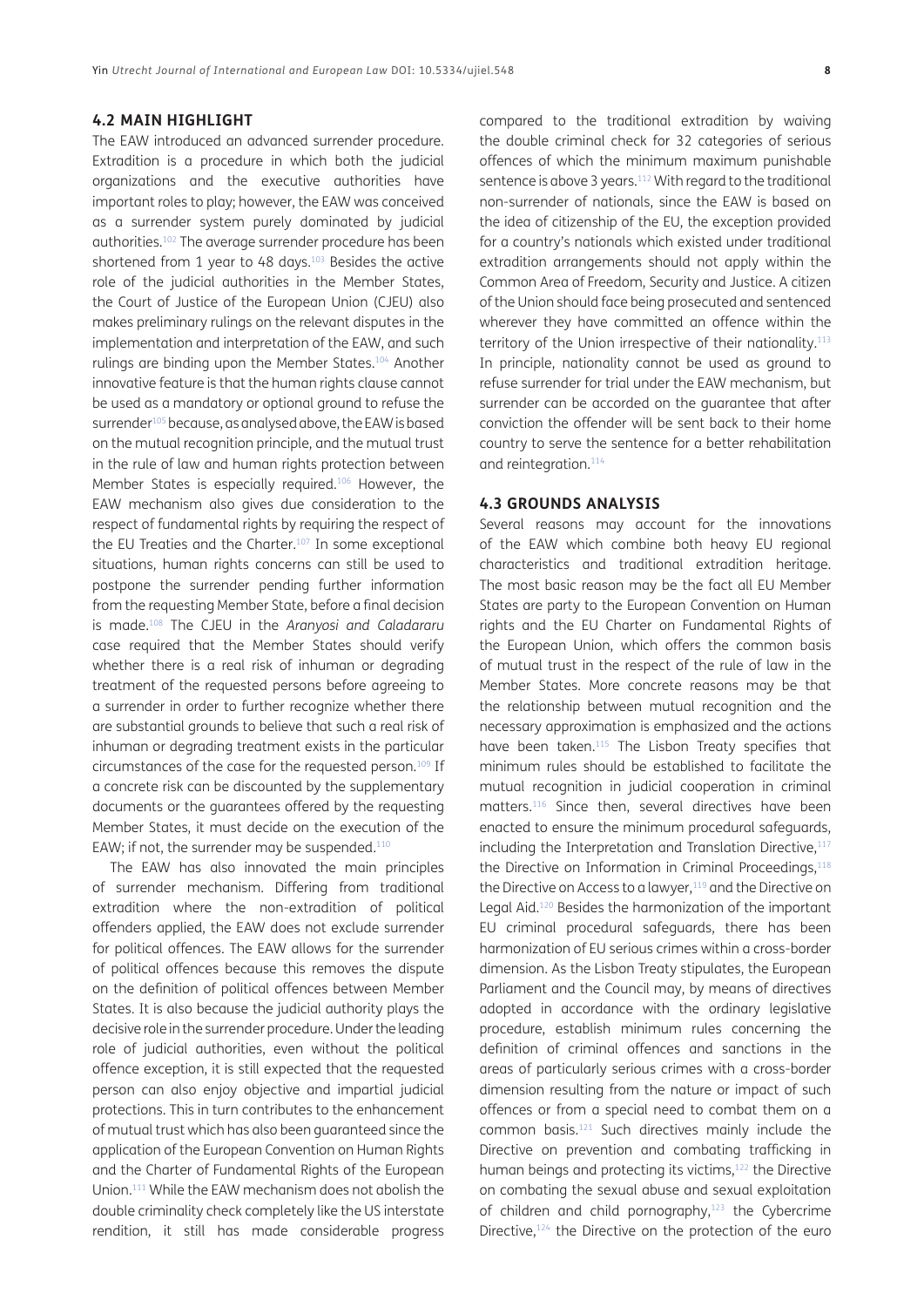against counterfeiting, $125$  the Directive on terrorism, $126$ the drugs Directive, $127$  the criminal anti-money laundering Directive,<sup>128</sup> and the non-cash counterfeiting Directive[.129](#page-15-2) These harmonization measures taken by the EU contribute to narrowing the divergence of substantive and procedural criminal law between EU Member States and helping the implementation of the mutual recognition principle in judicial cooperation in criminal matters. All these factors have contributed to the simplicity and efficiency of the EAW mechanism.

#### **4.4 THE PROBLEMS AND DEVELOPMENTS**

However, as stated above, the harmonization of the substantive and procedural criminal law is partial, and the divergence between the Member States on human rights protection is still evident[.130](#page-15-3) Mutual trust is assumed to some degree, yet further enhancement of that trust is still required. $131$  This may also account for why the EAW retains some traditional extradition principles and is less direct than the US interstate rendition system. While the prevailing view is that the EAW is successful, $132$ the surrender system is far from perfect, and it is still developing through legislation and case law. The EAW itself has evolved in terms of the legislation as well as in practice. After the EAW Framework Directive of 2002, in order to deal with the issue of trial *in absentia*, a specific Framework Decision on the decisions rendered in the absence of the person concerned at the trial was enacted in 2009, which aims to enhance the procedural rights of requested persons[.133](#page-15-4) Moreover, although the proportionality principle is not written into the legislation (which has raised several concerns), $134$  there have been guidelines offered by the EU Commission emphasizing that the proportionality check should be done by the issuing Member State before issuing the EAW in order to avoid harming the liberty of individuals by taking the severity of the offences, the situation of the victims and other relevant elements into serious consideration[.135](#page-15-5) The CJEU has also contributed to balance the efficiency of EAW execution and the human rights protection in practice. On the one hand, it confirms the validity of the EAW Framework Directive and emphasizes the obligation to execute the EAW on the principle of mutual recognition, but on the other hand, it guarantees the rights to an independent tribunal and a fair trial as well as other fundamental rights.136

To summarize, the EAW is developing and updating through ongoing cases and supplementary legislative documents. Comparatively, the US interstate rendition mechanism, as a much older surrender mechanism, has been steady, with fewer disputes.<sup>137</sup> How, then, can the two distinct extradition systems aid in the construction of surrender mechanisms between Mainland China and Hong Kong? Which experiences can be offered? The following paragraphs provide some answers.

## **5. EUROPEAN ARREST WARRANT: ONE ROAD AHEAD FOR MAINLAND CHINA AND HONG KONG**

As analysed above, the surrender of fugitive offenders between Mainland China and Hong Kong occurs within one country, and the essence of surrender between Mainland China and Hong Kong is more similar to the US interstate rendition than the EAW mechanism. However, this paper still finds that before 2047, when the 'one country, two systems' policy may end as specified in the Basic Law[,138](#page-15-7) the EAW mechanism remains a more relevant source of inspiration for the construction of the surrender system between Mainland China and Hong Kong.[139](#page-15-8)

#### **5.1 LEGAL DIVERGENCE ECHOES WELL**

First, the legal and practical situation in the EU more accurately resembles that of Mainland China and Hong Kong. From the above comparative study between the EAW and the US interstate rendition mechanisms, it is clear that the internal divergence of the legal systems in the EU is much bigger than in the US.<sup>[140](#page-15-9)</sup> The EAW has to deal with a high degree of diversity between the different national criminal law systems and traditions, most notably between the common law system adopted by Ireland, the mixed legal system practiced in Cyprus and Malta, and the continental civil law system.141 This diversity more closely mimics the evident distinctions between Mainland China's socialist legal system and Hong Kong's common law system, and therefore offers a more familiar and common platform for Mainland China and Hong Kong to discuss their internal surrender mechanism. Besides the resemblance in the diversity of legal systems, human rights protection also varies between EU Member States. Mainland China and Hong Kong face the problem of unequal human rights protection. The European Court of Human Rights (ECtHR) has a serious backlog and a high number of repetitive cases, which can signal that Member States often do not comply with its rulings.<sup>142</sup> As noted by Professor John Spencer, 'In practice, there are still Member States of which the criminal procedure, particularly during the investigative phase, puts possibly innocent suspects at grave risk. Points of particular concern include poor or non-existent legal advice and legal representation, incompetent interpreters and oppressive police practices when dealing with suspects and witnesses.'143 These human rights concerns in practice are also present in the surrender mechanism between Mainland China and Hong Kong, and accordingly, the EAW mechanism has important traits to offer by keeping some traditional extradition principles and applying the human rights check when necessary.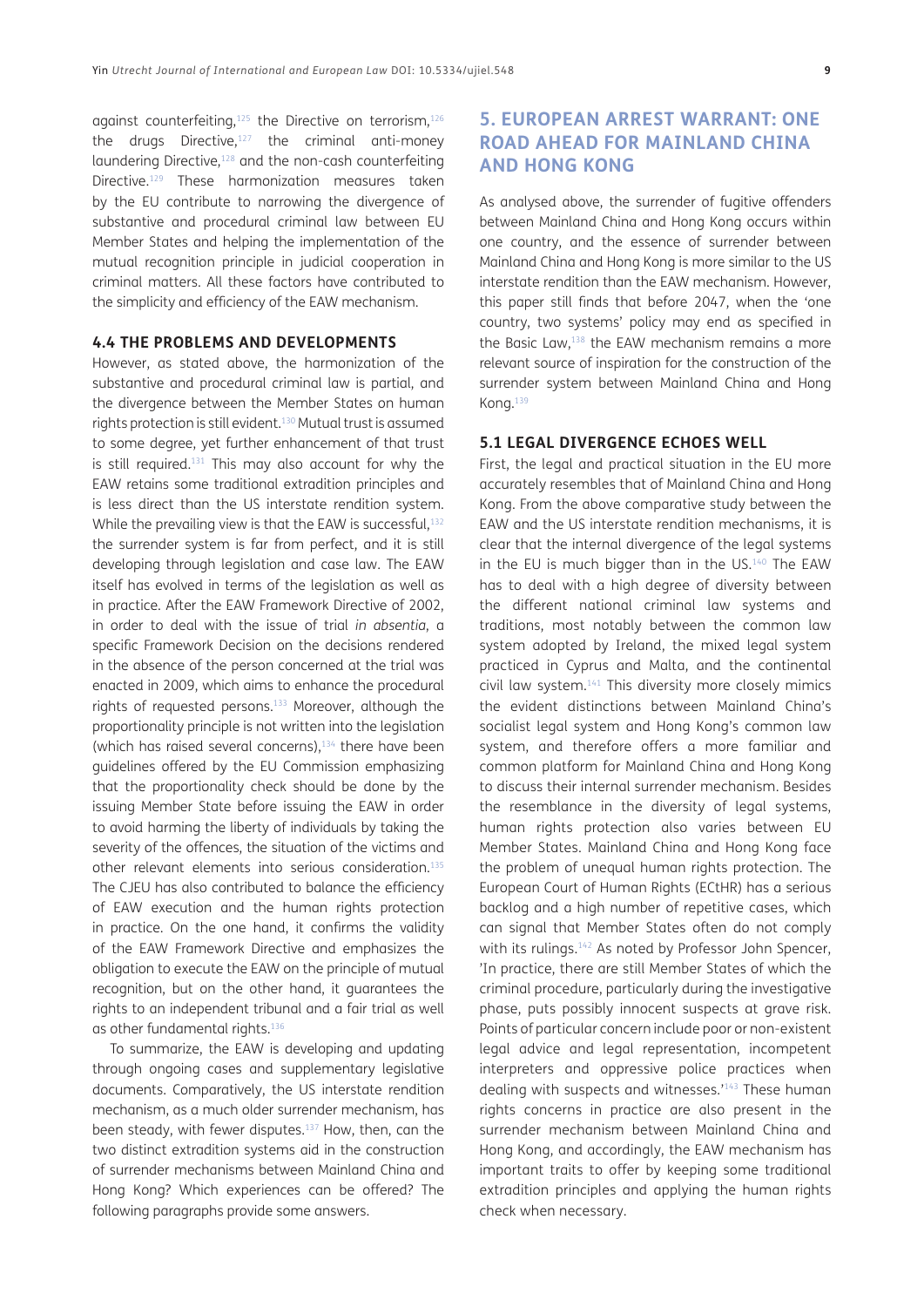#### **5.2 MUTUAL RECOGNITION RESPONDS WELL**

Second, the mutual recognition principle, which underpins the EAW as one basic principle, can also be more suitable to the Mainland China and Hong Kong situation. The EAW is based on the principle of mutual recognition, which calls for mutual trust while maintaining the differences rather than demanding the unification of the different legal systems in 27 Member States. Mutual recognition is often regarded as an alternative to harmonizing laws, particularly as it is respectful of national diversity since it does not require changing national law.144 This practice can suit the actual position in Mainland China and Hong Kong very well. Under the 'one country, two systems' policy, Hong Kong has been able to keep its common law system without changing it for 50 years despite the handover to China in 1997. In contrast, Mainland China will continue to develop its socialist legal system with the typical characteristic of civil law[.145](#page-15-11) The application of the mutual recognition principle will strengthen the judicial cooperation between the two regions while not putting the independence and uniqueness of the Hong Kong legal system at risk.

This paper finds that there has already been some social and legal basis for the application of the mutual recognition principle to Mainland China and Hong Kong's surrender system. The development of the mutual recognition principle from the internal market to the judicial system in the EU still can be a good reference. In Europe, the mutual recognition principle is firstly applied in the EU internal market field to achieve the free movement of goods, capital, services and persons[.146](#page-15-12) After 20 years' practice, it is well developed and has helped realize free movement while respecting diversity and some national regulatory autonomy; $147$  at the end of the 20th century it was introduced in the context of judicial cooperation in criminal matters. $148$  This development roadmap has proved to be well-grounded and efficient. Mainland China and Hong Kong are in a similar position; a similar mutual recognition principle is expanding from China's internal market field to legal assistance in civil matters since Hong Kong's handover. In 2003, the Closer Economic Partnership Agreement between Mainland China and Hong Kong was signed, and a series of supplementary agreements followed in which the mutual recognition of professions was set out. In 2004, Mainland China signed the Memorandum on the Diploma Mutual Recognition with Hong Kong.149 In 2015, the Agreement on the Service Trade between Mainland China and Hong Kong was signed, and the service market was opened further to each other.150 In terms of judicial cooperation in civil matters, the mutual recognition principle has also been practiced for years. In 1999, the Supreme People's Court reached the Arrangement between Mainland China and Hong Kong on the Mutual Enforcement of Arbitral Decision, and in 2006, the Supreme People's Court concluded the Arrangement between Mainland China and Hong Kong on Mutual Recognition and Enforcement of Civil and Commercial Judgments under the Agreeing Jurisdiction by the Parties Involved.151 All these suggest that there are good prospects for the expansion of the mutual recognition principle to criminal matters, including the surrender of fugitive offenders, despite the clear distinction between criminal law and civil law.

Continuing the mutual recognition topic, it is also necessary to expand specifically to the mutual trust issue between Mainland China and Hong Kong. Regarding the establishment and application of the mutual trust principle, the European Arrest Warrant can offer some insight. This paper finds that the surrender of fugitive offenders between Mainland China and Hong Kong could and should be based on mutual trust. It is generally accepted that trust is established in all systems by common goals, common norms/values, and personal contacts.152 In the surrender of fugitive offenders between Mainland China and Hong Kong, it can be said, firstly, to be based on the common goal of combating crimes and achieving justice, and, secondly, on the common value that human rights should be protected in this procedure. Moreover, a key aspect of the trust relationship is interestbased: that is to say A trusts B because A presumes it is in B's interest to act in a way that is respectful of that trust[.153](#page-15-14) In the Mainland China and Hong Kong surrender cooperation, it is not difficult to conclude that Mainland China's respect of human rights protection values will help to obtain the interest of combating crimes through successful surrender cooperation; it is the same with Hong Kong. Hence, in theory, the mutual trust can be relied on between the two regions. In practice, trust is inherently a matter of knowledge or belief, and knowledge of each other's behaviour is thus essential.154 Therefore, trust is the result of a history of cooperation and the road to trust is a learning process.[155](#page-15-15) Despite that, there still remains insufficient mutual trust between Mainland China and Hong Kong. In practice, the mutual trust can be established through legal training, regular communication, personal contacts and judicial cooperation. Under the surrender of fugitive offenders between Mainland China and Hong Kong, mutual trust is more a goal than a prerequisite, which calls for sincere cooperation between the two regions and which would also lead to a sincere cooperation between the two regions.

On the other side, mutual trust is constantly evolving rather than static and absolute.<sup>156</sup> Under the European Arrest Warrant system, the mutual trust has gone through a 'blind trust' stage to 'introduce limits to trust' stage to 'individual assessment' stage.<sup>157</sup> However, these developments should not be seen as the 'death' of mutual trust but as examples of challenges to a pragmatic, dynamic trust that will need to be earned.[158](#page-15-18) Mutual trust is founded on a presumption of compliance with fundamental rights obligations, however, the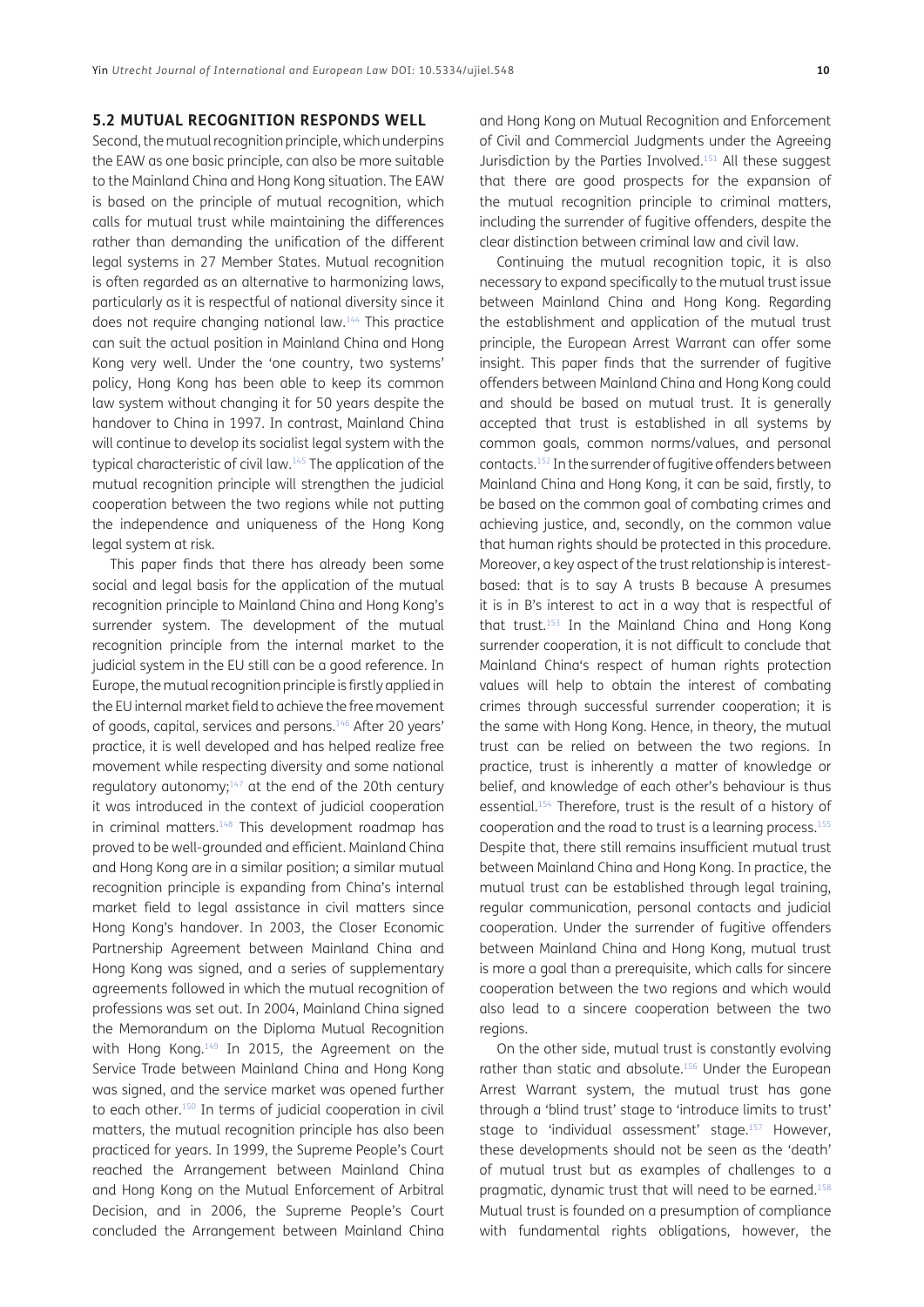presumption is not conclusive, as mutual trust is formative and dynamic, constantly fed by the state of compliance of human rights.<sup>159</sup> Under the principle of mutual trust, in the surrender of fugitive offenders between Mainland China and Hong Kong, human rights can still be applied as a ground to refuse the surrender in exceptional cases where there is concrete and objective evidence of a human rights risk. The other principles may also be applied as discussed following.

Lastly, the EAW is not only offers the basic idea of 'mutual recognition' to Mainland China and Hong Kong, but it also provides more detailed and technical experiences than the US interstate rendition system.

## **5.3 DETAILED PRINCIPLES SUIT WELL**

#### 5.3.1 On the procedure issue

In terms of the surrender procedure, the EAW gives the leading role to the judicial authorities and empowers the courts to do human rights checks when necessary, and Mainland China and Hong Kong should consider this. The 2019 social unrest which occurred in Hong Kong arising from the amendment of the extradition bill proves that one surrender system where the state governors play the deciding role like the US interstate rendition would not be acceptable to the Hong Kong public. A more important role of the judicial authorities is called for to quarantee fair trials and judicial independence.<sup>160</sup> Especially considering that the Hong Kong government is appointed by and constitutionally subordinate to the central government in Beijing, it is difficult to see how the Hong Kong government can reject the surrender request from Beijing.161 At the political level, the power imbalance between Mainland China and Hong Kong would make it difficult for the Hong Kong courts to refuse a request for rendition that comes from the Mainland.162 Comparatively, the judicial authorities can win more local public trust as well as mutual trust between the regions for their independence and impartiality. The EAW provides an example of a model whereby the surrender order between Mainland China and Hong Kong would be a totally judicial decision issued by the judges or prosecutors in the two regions.

Human rights protection is also an important element in the surrender procedure. Analysing the experience and lessons from the European arrest warrant, this paper suggests applying the proportionality check before issuing the surrender request and using the alternative measures considering the seriousness of the cases.<sup>163</sup> Within a one country two systems frame, this article does not suggest applying human rights as a mandatory ground to refuse surrender, but it still holds that the human rights check should be given an important role to play. Like the EAW, the human rights clause should still be used in some special cases to demand the requesting party offers more certain guarantees to protect the fair trial of the requested person. In such cases, the two evaluation steps could also be introduced to Mainland China and Hong Kong before the final surrender decision is made, which means that the requested court should examine both the general and concrete situations relating to the specific case into consideration by asking for supplementary information from the requesting court and evaluating the assurance given by that court; only when the concerns can be discounted, the surrender can continue[.164](#page-15-21)

#### 5.3.2 On the substantive principles

In terms of other substantive surrender principles, the EAW experience is additionally applicable to Mainland China and Hong Kong.

First, admittedly, sending Hong Kong residents back to Hong Kong to serve their sentence will help the reintegration and rehabilitation of the offenders, as occurs in the EAW.[165](#page-15-22) However, a Hong Kong resident's identity may not be a refusal ground for the purpose of trial both for the sake of justice and for the mutual respect between Mainland China and Hong Kong[.166](#page-15-23) This has been practiced under the EAW as well.<sup>[167](#page-15-24)</sup> In fact, the EAW Framework Decision only refers to the 'requested person' without distinguishing their nationality and it follows that, for the purposes of the EAW, the nationality of a requested person is not important.<sup>168</sup> In Mainland China and Hong Kong, where 'Common Chinese identity' is emphasized, this paper proposes the same logic in the EAW which emphasizes that 'European citizenship' can also be studied.

Second, completely abolishing the double criminality requirement will not resolve the huge gap between Mainland China and Hong Kong in terms of the offence definition and penalties. However, fully complying with the traditional double criminal check not only hampers the surrender efficiency, but it also harms the mutual respect between the regions as two closely related parts of the same country. Therefore, partially abolishing the double criminal check on a list of serious crimes could be introduced to the surrender system between Mainland China and Hong Kong as already occurs in the EAW system.<sup>169</sup>

Third, regarding the surrender of fugitives for political offences, neither the US interstate rendition nor the EAW set obstacles on this, but the human rights grounds can still be used to postpone or cancel the surrender in some exceptional situations or after a series of evaluations under the EAW mechanism[.170](#page-15-27) This paper also finds that the exception for political offences may not be applied to the surrender cooperation between Mainland China and Hong Kong. The Standing Committee of National People's Congress has legislated on subversion, secession, collusion with foreign forces and terrorism crimes, and these four 'political offences' have been implemented directly in Hong Kong.[171](#page-15-28) Under article 23 of the Basic Law, the Hong Kong Government still has an obligation to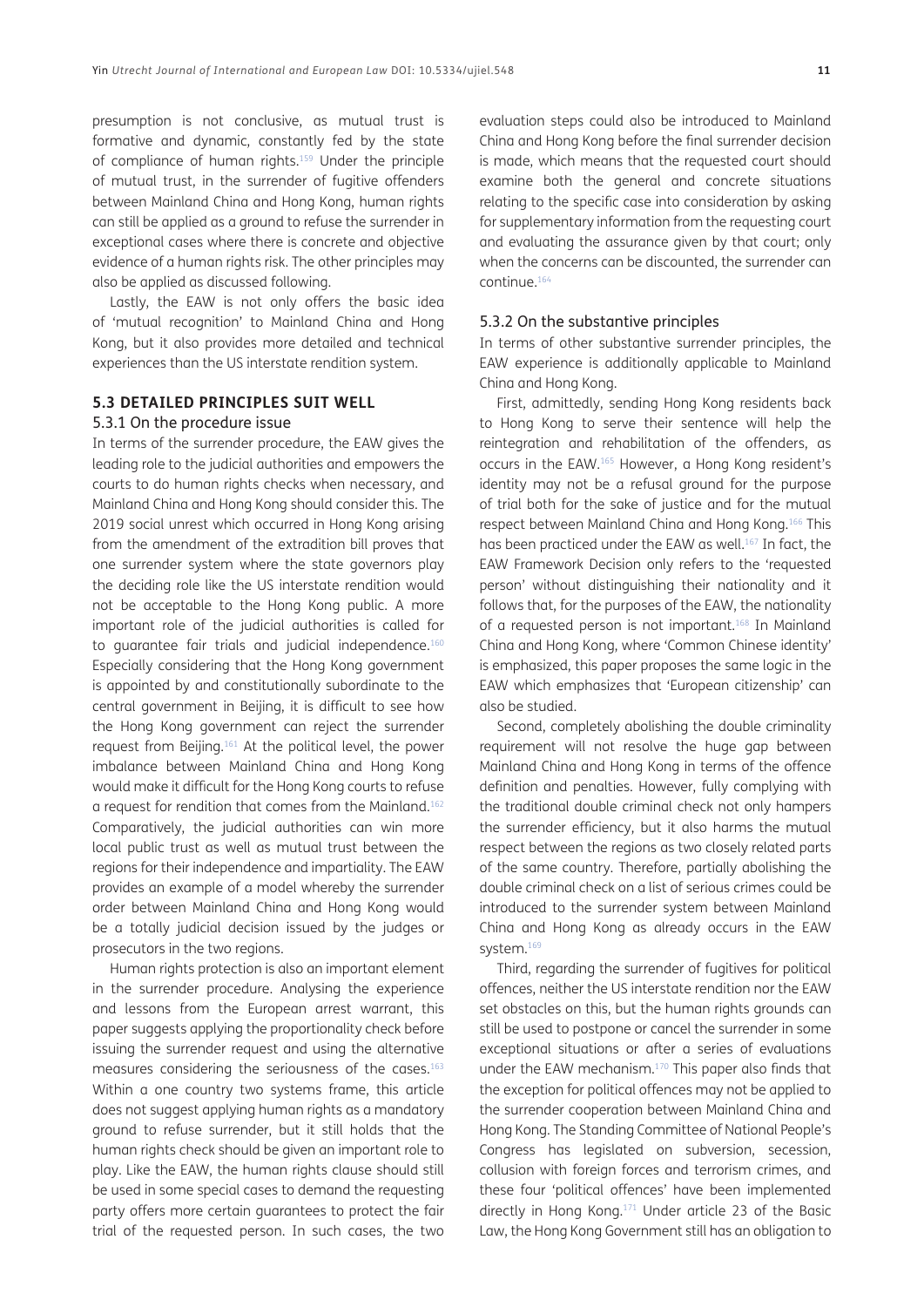legislate on the other four political offences to safeguard the national security of China.[172](#page-15-29) Therefore, it can be presupposed that the criminal laws on national security will show a tendency of unification between Mainland China and Hong Kong through these legislations.[173](#page-15-30) These legislations have confirmed and will further confirm that the protection of national security and interest is the common obligation of the Mainland and Hong Kong. Hence, the exception of political offences will be meaningless in such a situation. Moreover, the function of the exception of political offences on human rights protection is greatly limited, and extra human rights checks after the abolishment of the exception of political offences could be applied to protect the rights of those surrendered.<sup>174</sup>

Fourth, despite the practice in the EAW and US interstate rendition systems,<sup>175</sup> this paper suggests that the death penalty should be a ground to refuse the surrender between Mainland China and Hong Kong. On the one hand, the non-surrender in cases where the requested person could be subject to death penalty has been formally practised in international extraditions. On the other hand, while other countries have tended to abolish the death penalty, China has been implementing the policy of 'apply death penalty limitedly, reduce the death penalty gradually' for many years.[176](#page-16-1) Refusal to surrender in such circumstances may push Mainland China to abolish the death penalty completely and sooner than planned.

## **6. CONCLUSION**

The surrender between Mainland China and Hong Kong is one internal extradition issue under the 'one country, two systems' framework. Having applicable principles different from the traditional international extradition system should be recognized and justified. Although both the US interstate rendition system and the EAW mechanism distinguish themselves from the traditional extradition because of their simplicity and efficiency, this paper finds the EAW mechanism could be a more appropriate model upon which Mainland China and Hong Kong's can construct their surrender system.

Compared to the EAW system, the US interstate rendition system is swifter, more efficient, and more executive-driven. None of the traditional extradition principles apply to the rendition procedure. It is not only a necessity under the US federal regime but also a product of the similar legal systems and human rights protection standards in the US states. However, none of the conditions exist in Mainland China and Hong Kong to facilitate the two regions opting for a US interstate rendition model for their own surrender of fugitive offenders' system.

Comparatively, the EAW system can better respond to the surrender requirement under the 'one country, two systems' model and the gap in human rights protections between Mainland China and Hong Kong. The EAW system has encountered more divergence between different legal systems and creatively offered solutions to this issue. The application of the mutual recognition principle and depoliticizing the surrender procedure can offer inspiration to Mainland China and Hong Kong. In the latter surrender system, the mutual trust between the central authorities and Hong Kong residents needs to be enhanced, and conflict between the socialist legal system and the capitalist legal system needs to be mitigated. The EAW's creative design on the double criminality principle, surrender of nationals, and sophisticated evaluations on human rights are also relevant to Mainland China and Hong Kong. The importance of the EAW as a model for Mainland China and Hong Kong to construct their surrender system under the 'one country, two systems' policy should be taken into serious consideration.

### **NOTES**

- $1$  'Extradition' is defined as 'the delivery of an accused or a convicted individual to the state where he is accused of, or has been convicted of, a crime, by the state in whose territory he happens for the time being to be'. John P Grant and J Craig Barker (eds), *Encyclopaedic Dictionary of International Law* (3rd edn, OUP 2009) 41.
- <span id="page-11-0"></span>"Extradition" is generally used between sovereign countries, "surrender" has been formally used in the European Arrest Warrant to distinguish it from traditional extradition, "rendition" is typically used in the US interstate rendition mechanism as will be introduced in this paper. For a more detailed definition of the three nouns, see Miguel João Costa, *Extradition Law: Reviewing Grounds for Refusal from the Classic Paradigm to Mutual Recognition and Beyond* (Brill Nijhoff 2019) 26–27.
- <span id="page-11-1"></span>It is the Hong Kong domestic extradition law, the legal basis for Hong Kong to conclude agreements on the surrender of fugitive offenders with other countries. Regarding the documents, see <[https://www.elegislation.gov.hk/hk/cap503>](https://www.elegislation.gov.hk/hk/cap503) accessed 26 September 2021.
- <span id="page-11-2"></span>See Chau Pak-kwan and Stephen Lam, 'Research Study on the Agreement between Hong Kong and Mainland concerning Surrender of Fugitive Offenders', [\(Research and Library Services](#page-17-0)  [Division and Legal Service Division Hong Kong Legislative Council](#page-17-0)  [Secretariat, March 2001\)](#page-17-0) <[https://www.legco.gov.hk/yr00-01/](https://www.legco.gov.hk/yr00-01/english/library/erp05.pdf) [english/library/erp05.pdf>](https://www.legco.gov.hk/yr00-01/english/library/erp05.pdf) accessed 6 May 2021.
- <span id="page-11-3"></span><sup>5</sup> See Richard Cullen, *Hong Kong Constitutionalism*: *the British Legacy and the Chinese Future* (Routledge 2020) 138. In this book, both rendition and extradition are used interchangeably. Also see Wayne Walsh SC, *Cross-Border Crime in Hong Kong: Extradition, Mutual Assistance, Financial Sanctions* (Lexis Nexis 2020) 235. In this book rendition is used.
- <span id="page-11-4"></span>See Hong Kong Fugitive Offenders Ordinance, preliminary 2(6). For the full text see <[https://www.elegislation.gov.hk/hk/](https://www.elegislation.gov.hk/hk/cap503?xpid=ID_1438403283205_001) [cap503?xpid=ID\\_1438403283205\\_001](https://www.elegislation.gov.hk/hk/cap503?xpid=ID_1438403283205_001)> accessed 8 May 2021.
- <span id="page-11-5"></span>Basic Law of Hong Kong Special Administrative Region ('Basic Law'), Preamble.
- <span id="page-11-6"></span><sup>8</sup> Basic Law, art 2.
- <span id="page-11-7"></span>Basic Law, art 95.
- <span id="page-11-8"></span><sup>10</sup> These agreements concretely include the Arrangement for Mutual Service of Judicial Documents in Civil and Commercial Proceedings between the Mainland and Hong Kong, Arrangement Concerning Mutual Enforcement of Arbitral Awards Between the Mainland and the Hong Kong Special Administrative Region, Arrangement on Reciprocal Recognition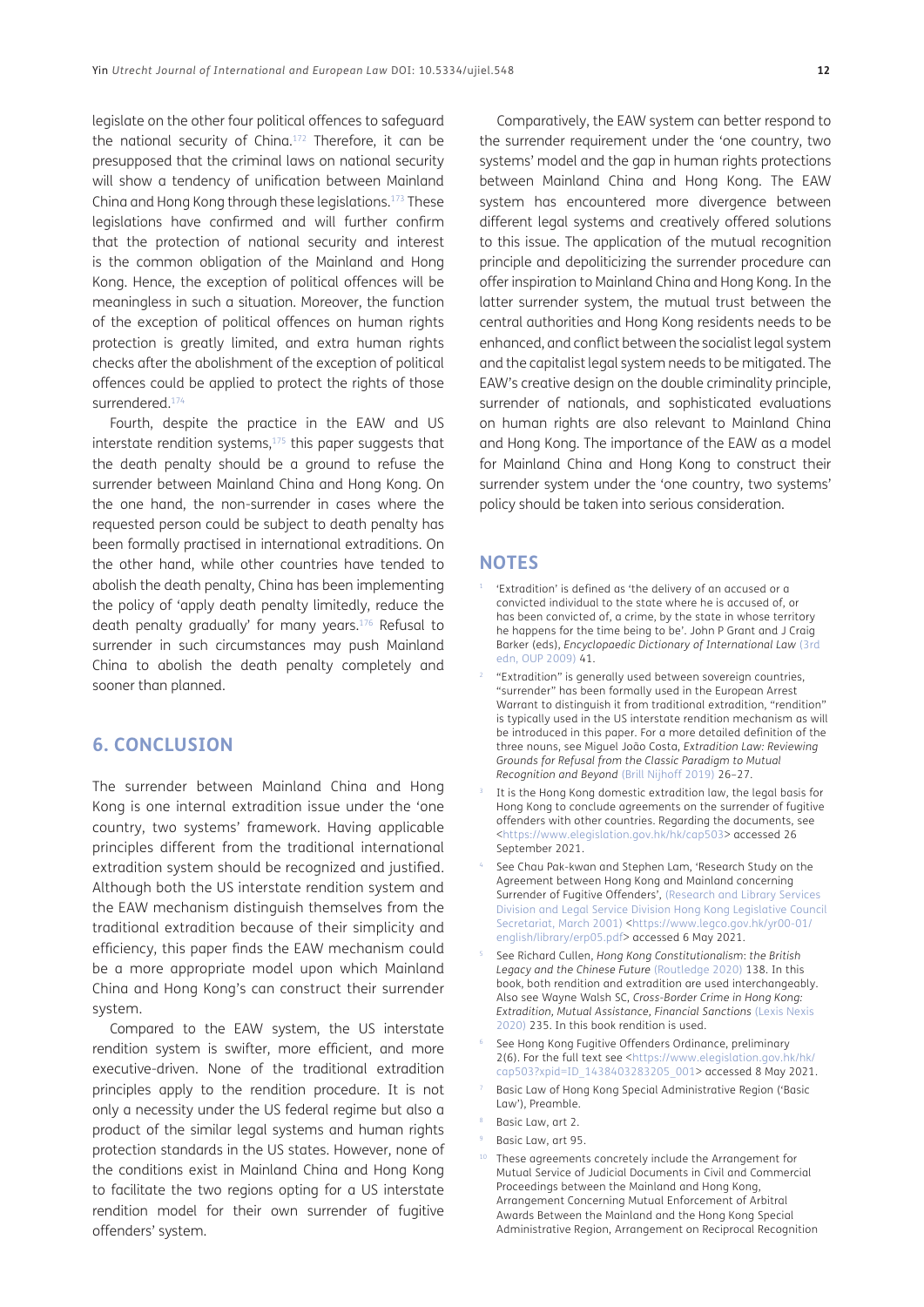and Enforcement of Judgments in Civil and Commercial Matters by the Courts of the Mainland and of the Hong Kong Special Administrative Region Pursuant to Choice of Court Agreements between Parties Concerned, Arrangement on Mutual Taking of Evidence in Civil and Commercial Matters between the Courts of the Mainland and the Hong Kong Special Administrative Region, Arrangement on Reciprocal Recognition and Enforcement of Civil judgments in Matrimonial and Family Cases by the Courts of the Mainland and of the Hong Kong Special Administrative Region, Arrangement on Reciprocal Recognition and Enforcement of Judgments in Civil and Commercial Matters by the Court of Mainland and of Hong Kong Special Administrative Region and Arrangement Concerning Mutual Assistance in Court-ordered Interim Measures in Aid of Arbitral Proceedings by the Courts of Mainland and of the Hong Kong Special Administrative Region. Regarding the documents, see [<https://www.doj.gov.hk/eng/](https://www.doj.gov.hk/eng/topical/mainlandlaw.html#mutual) [topical/mainlandlaw.html#mutual>](https://www.doj.gov.hk/eng/topical/mainlandlaw.html#mutual) accessed 23 July 2020.

- <span id="page-12-0"></span><sup>11</sup> On 14 December 2017, the Arrangement on the Reciprocal Notification Mechanism between the Mainland and the Hong Kong Special Administrative Region Relating to Situations Including the Imposition of Criminal Compulsory Measures or the Institution of Criminal Prosecution was signed to replace the old one concluded in 2001. Besides this arrangement, there is no longer any other arrangement or agreement on judicial cooperation in criminal matters between the two regions; Government of Hong Kong (Gov HK), 'HKSAR and Mainland Sign New Arrangements on Notification Mechanism' (14 December 2017) Press Release [<https://www.info.](https://www.info.gov.hk/gia/general/201712/14/P2017121400516.htm) [gov.hk/gia/general/201712/14/P2017121400516.htm>](https://www.info.gov.hk/gia/general/201712/14/P2017121400516.htm) accessed 24 July 2020.
- <sup>12</sup> Global Times, 'China Expected to Ratify Extradition Treaties with Sri Lanka, Vietnam' *Global Times* (Beijing, 22 August 2019) <<https://www.globaltimes.cn/content/1162327.shtml>> accessed 25 July 2020.
- <sup>13</sup> Department of Justice of the Government of Hong Kong Special Administrative Region, 'List of Surrender of Fugitive Offenders Agreements (Legislative References)' <[https://www.doj.gov.hk/](https://www.doj.gov.hk/eng/laws/table4ti.html) [eng/laws/table4ti.html](https://www.doj.gov.hk/eng/laws/table4ti.html)> accessed 25 July 2020.
- <span id="page-12-1"></span>The Hong Kong Fugitive Offenders Ordinance, as the legal basis for the surrender cooperation between Hong Kong and any other legal territories, excludes other parts of the People's Republic of China from the possible cooperation scope.
- <span id="page-12-2"></span>The debate is mainly focused on the application of the traditional extradition principles, including the double criminality check, national (citizen) protection, exception for political offences and death penalty offenders, and the authority which can be in charge of the surrender.
- Regarding the "one country, two systems" and autonomy issue, see the analysis mainly in the surrender between Mainland China and Hong Kong part, the way access to the two mechanisms part, additionally in the European Arrest Warrant mechanism and the US interstate rendition part some analyses are also given.
- <span id="page-12-3"></span>For the past 20 years, a possible agreement between Hong Kong and Mainland China has been explored and possible models have been examined, cf Pak-kwan and Lam (n 4).
- <span id="page-12-4"></span>It is the legal basis for the Hong Kong government to conclude a surrender agreement with only foreign countries, excluding the other territory of the People's Republic of China, about its application territory. See Hong Kong Fugitive Offenders Ordinance, preliminary 2(1)(a).
- <span id="page-12-5"></span>Government of Hong Kong, 'Statement Given by Secretary of HK Security Bureau on the Amendment of Hong Kong Fugitive Offender Ordinance' (30 May 2019) <[https://www.info.gov.hk/gia/](https://www.info.gov.hk/gia/general/201905/30/P2019053000811.htm) [general/201905/30/P2019053000811.htm>](https://www.info.gov.hk/gia/general/201905/30/P2019053000811.htm) accessed 6 May 2021. The text of the amendment is available at <[https://www.legco.gov.](https://www.legco.gov.hk/yr18-19/english/bills/b201903291.pdf) [hk/yr18-19/english/bills/b201903291.pdf](https://www.legco.gov.hk/yr18-19/english/bills/b201903291.pdf)> accessed 6 May 2021.
- <span id="page-12-6"></span>Albert H Y Chen, 'A Perfect Storm: Hong Kong-Mainland Rendition of Fugitive Offenders' ([2019](#page-16-2))49 (2) Hong Kong Law Journal 423.
- <span id="page-12-7"></span>SCMP Reporters, 'Hong Kong Leader Carrie Lam Announces Formal Withdrawal of the Extradition Bill and Sets Up a Platform to Look into Key Causes of Protest Crisis' *South China Morning Post*  (Hong Kong, 4 September 2019) <[https://www.scmp.com/news/](https://www.scmp.com/news/hong-kong/politics/article/3025641/hong-kong-leader-carrie-lam-announce-formal-withdrawal) [hong-kong/politics/article/3025641/hong-kong-leader-carrie](https://www.scmp.com/news/hong-kong/politics/article/3025641/hong-kong-leader-carrie-lam-announce-formal-withdrawal)[lam-announce-formal-withdrawal](https://www.scmp.com/news/hong-kong/politics/article/3025641/hong-kong-leader-carrie-lam-announce-formal-withdrawal)> accessed 2 September 2020.
- <span id="page-12-8"></span>The full text of the Law is available at <[https://www.chinadaily.](https://www.chinadaily.com.cn/a/202007/01/WS5efbd6f5a310834817256495.html) [com.cn/a/202007/01/WS5efbd6f5a310834817256495.html>](https://www.chinadaily.com.cn/a/202007/01/WS5efbd6f5a310834817256495.html) accessed 6 May 2021. (Hong Kong Safeguarding National Security Law).
- <span id="page-12-9"></span><sup>23</sup> Hong Kong Safeguarding National Security Law, art 55.
- <span id="page-12-10"></span><sup>24</sup> Just as the enactment of the Law of the People's Republic of China on Safeguarding National Security in the Hong Kong Special Administrative Region itself is the embodiment of central government implementing power to a local region (Hong Kong), the enjoyment of criminal jurisdiction in specific situations in national security cases is also one representation of this central power.
- <span id="page-12-11"></span><sup>25</sup> Although the transfer of suspects relating to the four national security offences cannot be regarded as a surrender, this regulation will have some influence on the future design of exceptions for political offences between Mainland China and Hong Kong as discussed in the final section of this paper.
- <span id="page-12-12"></span><sup>26</sup> Sonny Shiu-Hing Lo, *The Politics of Cross-border Crime in Greater China: Case studies of Mainland China, Hong Kong and Macau* (Routledge 2009) 3.
- <span id="page-12-13"></span><sup>27</sup> Grenville Cross, 'Fugitive Surrender: Rights and Responsibilities' *China Daily* (Hong Kong, 12 June 2019) <[https://www.](https://www.chinadailyhk.com/articles/186/73/64/1560307116859.html) [chinadailyhk.com/articles/186/73/64/1560307116859.html](https://www.chinadailyhk.com/articles/186/73/64/1560307116859.html)> accessed 27 July 2020.
- <span id="page-12-14"></span><sup>28</sup> Marsha Wellknown Yee, 'Hong Kong's Legal Obligation to Require Fair Trial for Rendition' [\(2002](#page-17-1))102 Columbia Law Review 1375.
- <span id="page-12-15"></span><sup>29</sup> Arrangements with the Mainland on Surrender of Fugitive Offenders, Security Bureau paper prepared for LegCo Panel on Security meeting (23 November 1998) <https://www.legco.go [hk/yr98-99/english/panels/se/papers/se0312\\_3.htm](https://www.legco.gov.hk/yr98-99/english/panels/se/papers/se0312_3.htm)> accessed 1 September 2021.
- <span id="page-12-16"></span>In the 1990s, Zhang Ziqiang, a Hong Kong permanent resident, kidnapped several HK tycoons and also committed crimes of kidnapping and smuggling of weapons and ammunition in Mainland China. He was finally executed in Guang Dong Province, China. In this case, the main argument was that Zhang was a Hong Kong citizen and had also committed crimes in Hong Kong and should be extradited back to Hong Kong for the trial. This argument was rejected by the Hong Kong government and central government. About the case, see Conor O'clery, 'Big Spender gang could the pay ultimate price' *The Irish Times*  (Dublin, 9 November 1998) [<https://www.irishtimes.com/news/](https://www.irishtimes.com/news/big-spender-gang-could-the-pay-ultimate-price-1.212470) [big-spender-gang-could-the-pay-ultimate-price-1.212470](https://www.irishtimes.com/news/big-spender-gang-could-the-pay-ultimate-price-1.212470)> accessed 8 May 2021.
- <span id="page-12-17"></span>31 In 2005, five Hong Kong booksellers in the Causeway Bay Bookstore were brought to Mainland China and taken into custody in Guang Dong Province, China. Their detention aroused public concern. About the case, see Phila Siu, Ng Kang-chung and Owen Fung, 'Bookseller Lam Wing-kee reveals explosive details of his mainland China detention, claims Lee Po told him he was "taken away from Hong Kong"' *South China Morning Post*(Hong Kong, 16 June 2016) <[https://www.scmp.com/news/](https://www.scmp.com/news/hong-kong/politics/article/1976489/bookseller-lam-wing-kee-reveals-explosive-details-his) [hong-kong/politics/article/1976489/bookseller-lam-wing-kee](https://www.scmp.com/news/hong-kong/politics/article/1976489/bookseller-lam-wing-kee-reveals-explosive-details-his)[reveals-explosive-details-his](https://www.scmp.com/news/hong-kong/politics/article/1976489/bookseller-lam-wing-kee-reveals-explosive-details-his)> accessed 8 May 2021.
- <span id="page-12-18"></span>32 In this case, the Hong Kong resident Chan Tong-kai was charged by the Taiwanese Government for murdering his girlfriend in Taiwan. Hong Kong refused to surrender him since the Hong Kong Fugitive Offenders Ordinance excludes surrender with other parts of China, including the Taiwan Region. About the story, see Daniel Victor and Tiffany May, 'The Murder Case that Lit the Fuse in Hong Kong' *The New York Times* (New York, 15 June 2019) <[https://www.nytimes.com/2019/06/15/world/asia/hong-kong](https://www.nytimes.com/2019/06/15/world/asia/hong-kong-murder-taiwan-extradition.html)[murder-taiwan-extradition.html](https://www.nytimes.com/2019/06/15/world/asia/hong-kong-murder-taiwan-extradition.html)> accessed 8 May 2021.
- <span id="page-12-19"></span><sup>33</sup> See M. Cherif Bassiouni, *International Extradition: United States Law and Practice* (6th edn, Oxford University Press 2014) 2–3.
- <span id="page-12-20"></span>The establishment of Hong Kong Special Administrative Region aims to uphold national unity and territorial integrity and maintain the prosperity and stability of Hong Kong: Basic Law, Preamble. After the handover of Hong Kong, the land and natural resources within Hong Kong are state property, and at the same time, the revenues and other relevant profits are exclusively at the disposal of the government of the Region: Basic Law, articles 7,106,116. Moreover, the fundamental rights of Hong Kong residents are also protected after the return: Basic Law, arts 24–42.
- <span id="page-12-21"></span><sup>35</sup> Hong Kong is one inalienable part of the People's Republic of China, and the Hong Kong region has the obligation to safeguard national security and territorial integrity: Basic Law, arts 1, 23 as well as the Law of the People's Republic of China on Safeguarding National Security in the Hong Kong Special Administrative Region 2020.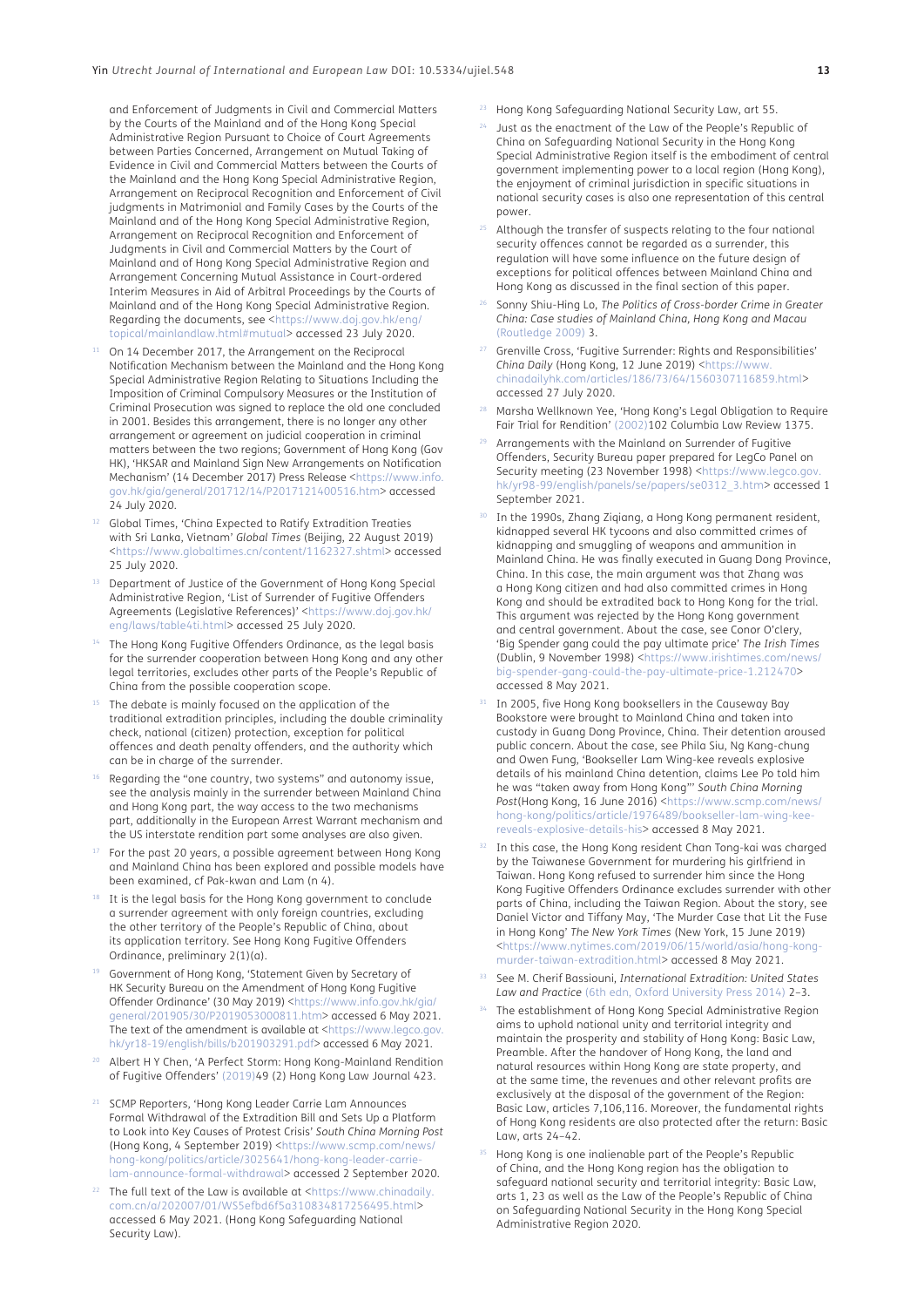- <span id="page-13-0"></span>36 See kwan and Lam (n 4); also see Guoqiang Zhao, "The Discussion on the Surrender of Fugitive Offenders Mechanism under 'One Country, Two Systems," [\(2007](#page-17-2)) 20(78) The Journal of Administration 1050.
- <span id="page-13-1"></span>See Bassiouni (n 33) 672, also see Costa (n 2) 501.
- <span id="page-13-2"></span><sup>38</sup> See M. Cherif Bassiouni, *Crimes and Justice* (Houghton Mifflin Co 1969) 234.
- <span id="page-13-3"></span>Hong Kong, as one Special Administrative Region enjoying a high degree of autonomy, is still one local region and is under the Central People's Government: Basic Law, art 12. And this high degree of autonomy is not automatic or naturally inherent; it is laid down by the National People's Congress: Basic Law, art 2.
- <span id="page-13-4"></span>Basic Law, art 23.
- <span id="page-13-5"></span>41 See Hong Kong Safeguarding National Security Law, art 1.
- <span id="page-13-6"></span>See Hong Kong Safeguarding National Security Law, art 6.
- <span id="page-13-7"></span><sup>43</sup> Yanhong Yin and Irene Wieczorek, 'What model for extradition between Hong Kong and mainland China? A comparison between the 2019(withdrawn)amendment to Hong Kong extradition law and the European Arrest Warrant' [\(2020](#page-17-3)) 11(4) New Journal of European Criminal Law 517.
- <span id="page-13-8"></span><sup>44</sup> William Anthony Schabas, 'Nationality, Double Jeopardy, Prescription and the Death Sentence as Bases for Refusing Extradition' ([1991\)](#page-17-4) 62 International Review of Penal Law 260.
- <span id="page-13-9"></span>See Yin and Wieczorek (n 43) 519.
- <span id="page-13-10"></span><sup>46</sup> For instance, in the UK, the extradition can be rejected by the Secretary of State, Extradition Act 2003 Section 93–102; in Canada, it can be rejected by the Minister of Justice, Extradition Act Arts7, 40; in the US, the Secretary of State has the final say, 18 U.S.C.§3184; in Hong Kong, the Chief Executive is empowered to make a final decision on surrender, Hong Kong Fugitive Offenders Ordinance Sections 3–5; and in China, the extradition requires the approval of the State Council, China Extradition Law art 28.
- <span id="page-13-11"></span>In fact, the role of the Chief Executive and the Hong Kong courts has been questioned by the Hong Kong public in amending the Hong Kong Fugitive Offenders Ordinance in 2019. The Chief Executive is expected to cooperate with the central government and courts are concerned about being in a disadvantageous position and cannot refuse the surrender.
- <span id="page-13-12"></span><sup>48</sup> See Chen (n 20) 426.
- <span id="page-13-13"></span><sup>49</sup> Basic Law, arts 2 and 8.
- <span id="page-13-14"></span><sup>50</sup> China Criminal Procedure Law, art 81 governs inter-province arrests in China.
- <span id="page-13-15"></span><sup>51</sup> Hong Kong Crimes Ordinance, s 47 pt. 5.
- <span id="page-13-16"></span><sup>52</sup> China Criminal Law, art 342.
- <span id="page-13-17"></span> $53$  Offences against the Person Ordinance, art 46(a).
- <span id="page-13-18"></span><sup>54</sup> See Bassiouni (n 33) 3.
- <span id="page-13-19"></span>In the following EAW case, one finds that, as long as the minimum human rights level is achieved, the trust to carry out efficient surrender cooperation will be assumed.
- <span id="page-13-20"></span><sup>56</sup> E.g. the UN Model Treaty on Extradition specifies that extradition shall not be granted if there are grounds to believe that the request has been made to prosecute or punish a person on account of that person's race, religion, nationality, ethnic origin, political opinions, sex or status, or that the person's position may be prejudiced for any of these reasons or if the person would be subjected to torture or cruel, inhuman treatment or degrading punishment or if that person has not or would not receive the minimum guarantees in criminal proceedings as contained in the International Covenant on Civil and Political Rights: Model Treaty on Extradition, art 3(b)(f).
- <span id="page-13-21"></span>Hong Kong has been returned to China for 24 years, and so the integration with Mainland China in politics, economy and culture should be assumed, although, in practice, the degree varies.
- <span id="page-13-22"></span><sup>58</sup> See Liling Yue and Shuo Guo, *Human Rights and Criminal Justice in China* (Law Press 2017) 32, 46, 145.
- <span id="page-13-23"></span>See Guest Contributor, 'HKFP Voices: Hong Kong's extradition law plan is a threat to human rights, say over 70 NGOs in open letter', (*Hong Kong Free Press* (Hong Kong, 7 June 2019) <[https://hongkongfp.com/2019/06/07/hkfp-voices-hong-kongs](https://hongkongfp.com/2019/06/07/hkfp-voices-hong-kongs-extradition-law-plan-threat-human-rights-say-70-ngos-open-letter/)[extradition-law-plan-threat-human-rights-say-70-ngos-open](https://hongkongfp.com/2019/06/07/hkfp-voices-hong-kongs-extradition-law-plan-threat-human-rights-say-70-ngos-open-letter/)[letter/](https://hongkongfp.com/2019/06/07/hkfp-voices-hong-kongs-extradition-law-plan-threat-human-rights-say-70-ngos-open-letter/)> accessed 8 May 2021.
- <span id="page-13-24"></span><sup>60</sup> See Cross (n 27), also see Albert HY Chen, *The Changing Legal*

*Orders in Hong Kong and Mainland China: Essays on "One Country, Two Systems*" ([City University of Hong Kong Press, 2021\)](#page-16-3) 256– 258; and see Guangzhong Chen, *China Modern Judicial System* (Peking University Press 2020) 164–253.

- <span id="page-13-25"></span>John Vervaele, 'The European Arrest Warrant and Applicable Standards of Fundamental Rights in the EU:ECJ Judgment (Grand Chamber) C-399/11 of 26 February 2013' [\(2013](#page-17-5)) 2 Review of European Administrative Law 37.
- <span id="page-13-26"></span>The Yale Law Journal, 'Interstate Rendition: Executive Practices and the Effects of Discretion' [\(1956](#page-16-4)) 66 Yale Law Journal 97.
- <span id="page-13-27"></span>Pennsylvania Office of General Council, 'Extradition Process Chart' <[https://www.ogc.pa.gov/Extradition/Documents/](https://www.ogc.pa.gov/Extradition/Documents/Extradition%20Process%20Chart.pdf) [Extradition%20Process%20Chart.pdf](https://www.ogc.pa.gov/Extradition/Documents/Extradition%20Process%20Chart.pdf)> accessed 27 July 2020.
- <span id="page-13-28"></span><sup>64</sup> US Constitution, art IV, §2, cl 2.
- <span id="page-13-29"></span><sup>65</sup> 18 USC §3182 (2000).
- <span id="page-13-30"></span>66 US States have enacted state extradition law following the guidance of Uniform Criminal Extradition Act (UCEA) which was proposed to reduce confusion and uncertainty about what was required by the various states.
- <span id="page-13-31"></span><sup>67</sup> Douglas S Feinberg and others, *California Criminal Law Procedure and Practice* (Continuing Education of the Bar 2017) 1661.
- <span id="page-13-32"></span><sup>68</sup> US Constitution, art IV, §2.
- <span id="page-13-33"></span><sup>69</sup> The criminal extradition process cannot be used for a private purpose or to aid in the collection of a debt. Applications and demands for minor misdemeanours are not encouraged but can be processed in appropriate circumstances.
- <span id="page-13-34"></span><sup>70</sup> US Constitution, art IV, §1.
- <span id="page-13-35"></span><sup>71</sup> In *re Flack,* 88 Kan. 616 (1913).
- <span id="page-13-36"></span><sup>72</sup> See 18 USC (n 65).
- <span id="page-13-37"></span><sup>73</sup> *Kentucky v Dennison* 65 US 66, 71 (1861).
- <span id="page-13-38"></span><sup>74</sup> *Puerto Rico v Branstad* 483 US 219, 228 (1987).
- <span id="page-13-39"></span><sup>75</sup> *California v Superior Court of California* 482 US 400 (1987), 107 S.Ct. 2433; *Kentucky v Dennison* 65 US 24 How 66 (1861).
- <span id="page-13-40"></span><sup>76</sup> Currently, besides the US federal government, there are other states applying the death penalty. Death Penalty is not set as a ground to refuse the rendition.
- <span id="page-13-41"></span><sup>77</sup> *Drew v Thaw* 235 US 432 (1914); also *Ex Parte Shirley Chapman* 435 S.W.2d 529 (1968).
- <span id="page-13-42"></span><sup>78</sup> *Lascelles v Georgia* 148 US 537 (1893).
- <span id="page-13-43"></span>79 Probable cause check means that the competent legal evidence should be presented in order to warrant the reasonable conclusion that the relator committed the offence for which he or she is sought. However, the requesting state does not need to adduce evidence sufficient to justify a conviction. See Bassiouni (n 33) 893–898.
- <span id="page-13-44"></span><sup>80</sup> *Michigan v Doran* 439 US 282 (1978).
- <span id="page-13-45"></span><sup>81</sup> *Sweeney, Sheriff v Woodall and others* 344 US 916 (1953).
- <span id="page-13-46"></span><sup>82</sup> *California v Superior Court* 482 US 400(1987); *State of Alabama Governor and Attorney General v Phillip Chance*, *Movant Appellee*, 85 F.3d 1205 (6th Cir. 1996); regarding the definition of a fugitive, see 18 USC §921.
- <span id="page-13-47"></span>See Auke Willems, 'Extradition on the Two Sides of the Atlantic: the US Model as Blueprint for the European Arrest Warrant?' [2016\(27\)](#page-17-6) Criminal Law Forum 454–457; also see Calos Gómez-Jara Díez, *European Federal Criminal Law: the Federal Dimension of EU Criminal Law* [\(Intersentia 2015\)](#page-16-5) 147–149.
- <span id="page-13-48"></span>This has been an important factor justifying the near-automatic nature of extradition, as a fugitive is not being rendered for 'trial to an alien jurisdiction, with laws which our standards might condemn', but is simply being returned to be tried under the protection of the US Constitution: *In the matter of Strauss*, 197 US 324 (1905).
- <span id="page-13-49"></span>85 On the development of the new judicial federalism and its impact, See G Alan Tarr, 'The New Judicial Federalism in Perspective' ([1997\)](#page-17-7) 72 Notre Dame Law Review 1097.
- <span id="page-13-50"></span><sup>86</sup> Paul H Robinson and Markus D Dubber, 'The American Model Penal Code: A Brief Overview' ([2007](#page-17-8)) 10 New Criminal Law Review 320.
- <span id="page-13-51"></span><sup>87</sup> ibid 319.
- <span id="page-13-52"></span>88 ibid 326. The other criticisms on the influence of Model Penal Code can also be found, e.g., Douglas Husak, *Overcriminalization: The Limits of the Criminal Law* (Oxford University Press 2008) 1.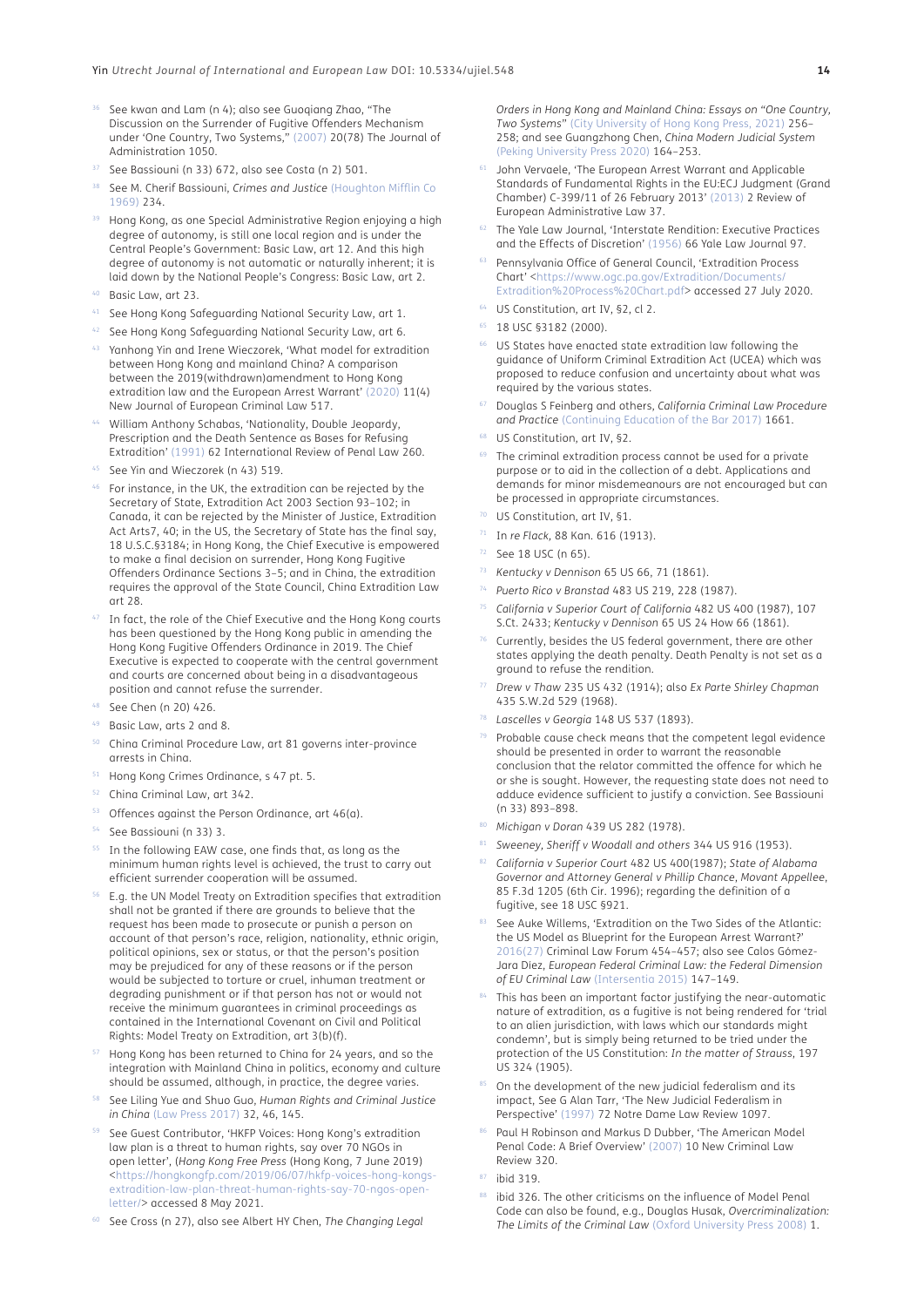- <span id="page-14-0"></span>89 G Alan Tarr, 'Judicial Federalism in the United States: Structure, Jurisdiction and Operation' ([2015\)](#page-17-7) 2 Journal of Constitutional Research 7 <[https://revistas.ufpr.br/rinc/article/](https://revistas.ufpr.br/rinc/article/view/44526/27212) [view/44526/27212](https://revistas.ufpr.br/rinc/article/view/44526/27212)> accessed 24 July 2020.
- <span id="page-14-1"></span>National Center for State Courts, 'State Justice Institute (SJI)' <[https://www.ncsc.org/services-and-experts/government](https://www.ncsc.org/services-and-experts/government-relations/appropriations/state-justice-institute)[relations/appropriations/state-justice-institute>](https://www.ncsc.org/services-and-experts/government-relations/appropriations/state-justice-institute) accessed 24 July 2020.
- <span id="page-14-2"></span>Thomas Schmitz, 'Observing the UPOs: The Conception of the European Union as a Supranational Federal Polity' ([Europarechtliches Seminar, Georg-August Universität Göttingen](#page-17-9) [2004](#page-17-9)) 14, 15. <[http://www.iuspublicum-thomas-schmitz.](http://www.iuspublicum-thomas-schmitz.uni-goettingen.de/Downloads/Csaba_Abel_European_Union_as_federal_polity.pdf) [uni-goettingen.de/Downloads/Csaba\\_Abel\\_European\\_Union\\_as\\_](http://www.iuspublicum-thomas-schmitz.uni-goettingen.de/Downloads/Csaba_Abel_European_Union_as_federal_polity.pdf) [federal\\_polity.pdf>](http://www.iuspublicum-thomas-schmitz.uni-goettingen.de/Downloads/Csaba_Abel_European_Union_as_federal_polity.pdf) accessed 22 March 2022.
- <span id="page-14-3"></span>92 EAW Framework Decision, art 2(1).
- <span id="page-14-4"></span><sup>93</sup> Commission Notice, Handbook on How to Issue and Execute a European Arrest Warrant [2017] OJ C335/07. (Handbook).
- <span id="page-14-5"></span>94 See US Constitution (n 68) and US Constitution (n 70).
- <span id="page-14-6"></span>95 EAW Framework Decision, Preamble para 6.
- <span id="page-14-7"></span><sup>96</sup> Cardiff European Council, 15 and 16 June 1998 Presidency Conclusions, para 39 <[https://www.consilium.europa.eu/](https://www.consilium.europa.eu/media/21103/54315.pdf) [media/21103/54315.pdf>](https://www.consilium.europa.eu/media/21103/54315.pdf) accessed 26 July 2020.
- Tampere European Council 15 and 16 October 1999 Presidency Conclusions, para 33, <[https://www.europarl.europa.eu/](https://www.europarl.europa.eu/summits/tam_en.htm) [summits/tam\\_en.htm](https://www.europarl.europa.eu/summits/tam_en.htm)> accessed 26 July 2020. At that time, the UK was still an EU Member State. (Tampere Conclusions).
- <span id="page-14-8"></span>98 Commission, 'Mutual Recognition of Final Decisions in Criminal Matters' (Communication) COM (2000) 495 final.
- 99 See Tampere Conclusion (n 97).
- <span id="page-14-9"></span><sup>100</sup> Those replaced include the European Convention on extradition of 13 December 1957 and the European Convention on the suppression of terrorism of 27 January 1977; the extraditionrelated clause in the Convention of 19 June 1990 implementing the Schengen Agreement of 14 June 1990 implementing the Schengen Agreement of 14 June 1985 on the gradual abolition of checks at their common borders, the Convention of 10 March 1995 on simplified extradition procedure between the Member States of the European Union; and the Convention of 27 September 1996 relating to extradition between the Member States of the European Union: EAW Framework Decision, Preamble paras 3 and 4.
- <sup>101</sup> Following the UK's departure in 2019, the EU now has 27 Member States.
- <span id="page-14-10"></span>Regarding the meaning of judicial organizations, see Handbook (n 93).
- <sup>103</sup> Commission, 'Report from the Commission to the European Parliament and the Council on the implementation since 2007 of the Council Framework Decision of 13 June 2002 on the European arrest warrant and the surrender procedures between Member States' COM (2011) 175 final.
- <span id="page-14-11"></span>The European Court of Justice (ECJ) has issued a series of preliminary rulings on several topics which relate to the implementation of the EAW, including the 'EU citizenship' 'double criminality' 'fundamental rights' 'judicial authority' 'judicial decision', etc: EUROJUST, 'Case Law by the Court of Justice of the European Union on the European Arrest Warrant' (14 May 2020) <[https://op.europa.eu/en/publication-detail/-/](https://op.europa.eu/en/publication-detail/-/publication/f5fcc052-9655-11ea-aac4-01aa75ed71a1/language-en/format-PDF/source-search) [publication/f5fcc052-9655-11ea-aac4-01aa75ed71a1/](https://op.europa.eu/en/publication-detail/-/publication/f5fcc052-9655-11ea-aac4-01aa75ed71a1/language-en/format-PDF/source-search) [language-en/format-PDF/source-search](https://op.europa.eu/en/publication-detail/-/publication/f5fcc052-9655-11ea-aac4-01aa75ed71a1/language-en/format-PDF/source-search)> accessed 27 July 2020.
- <span id="page-14-12"></span>Regarding the grounds for mandatory and optional nonexecution of the EAW, see European Arrest Warrant Framework Decision, arts 3 and 4. The human rights ground is not a ground for mandatory or optional refusal, but there is also a provision that confirms that the Framework Decision respects fundamental rights and observes the principles recognized by Article 6 of the Treaty on European Union and reflected in the Charter of Fundamental Rights of the European Union: European Arrest Warrant Framework Decision, Preamble para 12.
- <span id="page-14-13"></span><sup>106</sup> EAW Framework Decision, Preamble point 10.
- <span id="page-14-14"></span><sup>107</sup> ibid, Preamble point 12.
- <span id="page-14-15"></span>Directly declining surrender because of the concerns of human rights protection is not permitted; more communication and information is required by the executing Member State before making the final decision, so suspension under special

situations is the normal way rather than direct declination. 109 Joined Cases C-404/15 and C-659/15 PPU, Aranyosi and Cldraru, Judgment of 5 April 2016, paras 89-100.

- <span id="page-14-16"></span><sup>110</sup> ibid paras 100-104; see also, Commission Notice (n93).
- <span id="page-14-17"></span>111 In 2017, after the Catalonia independence event, the former president of Catalonia, Puigdemont, was accused of misuse of public funds and rebellion (in 2019, this charge was changed to sedition). Both rebellion and sedition are typical political offences. Since the EAW Framework Directive abolished the exception for political offences, the German court refused the surrender for the charge of rebellion on the ground that it failed to satisfy the double criminal requirement in German law.
- <span id="page-14-18"></span>EAW Framework Decision, art 2(2). The 32 offences include participation in a criminal organization; terrorism; trafficking in human beings; sexual exploitation of children and child pornography; illicit trafficking in narcotic drugs and psychotropic substances; illicit trafficking in weapons, munitions and explosives; corruption; fraud; laundering of the proceeds of crime; counterfeiting currency; computerrelated crime; environmental crime including illicit trafficking in endangered animal species and in endangered plant species and varieties; facilitation of unauthorized entry and residence; murder; grievous bodily injury; illicit trade in human organs and tissues; kidnapping; racism and xenophobia; organized or armed robbery; illicit trafficking in cultural goods; swindling; racketeering and extortion; counterfeiting and piracy of products; forgery of means of payment; illicit trafficking in hormonal substances and other growth promoters; illicit trafficking in nuclear or radioactive materials; trafficking in stolen vehicles; rape; arson; crimes within the jurisdiction of the International Criminal Court; unlawful seizure of aircraft/ships; and sabotage.
- <sup>113</sup> Commission, 'Proposal for a Council Framework Decision on the European arrest warrant and the surrender procedures between the Member States' COM (2001) 522 final.
- <span id="page-14-19"></span><sup>114</sup> EAW Framework Decision, arts 4(6) and 5(3).
- <span id="page-14-20"></span>115 See Tampere Conclusion (n 97).
- <span id="page-14-21"></span><sup>116</sup> Lisbon Treaty 2007, art 82(2).
- <span id="page-14-22"></span>Directive 2010/64/EU of the European Parliament and of the Council of 20 October 2010 on the Right to Interpretation and Translation in Criminal Proceedings [2010] OJ L280/1.
- <span id="page-14-23"></span><sup>118</sup> Directive 2012/13/EU of the European Parliament and of the Council of 22 May 2012 on the Right to Information in Criminal Proceedings [2012] OJ L 142/1.
- <span id="page-14-24"></span>Directive 2013/48/EU of the European Parliament and of the Council of 22 October on the Right of Access to a Lawyer in Criminal Proceedings and in European arrest warrant proceedings, and on the right to have a third party informed upon deprivation of liberty and to communicate with third persons and with consular authorities while deprived of liberty [2013] OJ L 294/1.
- <span id="page-14-25"></span><sup>120</sup> Directive 2016/1919/EU of the European Parliament and of the Council of 26 October 2016 on Legal aid for suspects and accused persons in criminal proceedings and for requested persons in European arrest warrant proceedings [2016] OJ L 297/1.
- <span id="page-14-26"></span><sup>121</sup> Lisbon Treaty 2007, art 83(1).
- <span id="page-14-27"></span>Directive 2011/36/EU of the European Parliament and of the Council of 5 April 2011 on preventing and combating trafficking in human beings and protecting its victims and replacing Council Framework Decision 2002/629/JHA [2011] OJ L101/1.
- <span id="page-14-28"></span>123 Directive 2011/92/EU of the European Parliament and of the Council of 13 December 2011 on combating the sexual abuse and sexual exploitation of children and child pornography and replacing Council Framework Decision 2004/68/JHA [2011] OJ L335/1.
- <span id="page-14-29"></span>Directive 2013/40/EU of the European Parliament and of the Council of 12 August 2013 on attacks against information systems and replacing Council Framework Decision 2005/222/ JHA [2013] OJ L218/8.
- <span id="page-14-30"></span>125 Directive 2014/62/EU of the European Parliament of the Council of 15 May 2014 on the protection of the euro and other currencies against counterfeiting by criminal law and replacing Council Framework Decision 2000/383/JHA [2014] OJ L 151/1.
- <span id="page-14-31"></span>126 Directive 2017/541/EU of the European Parliament and of the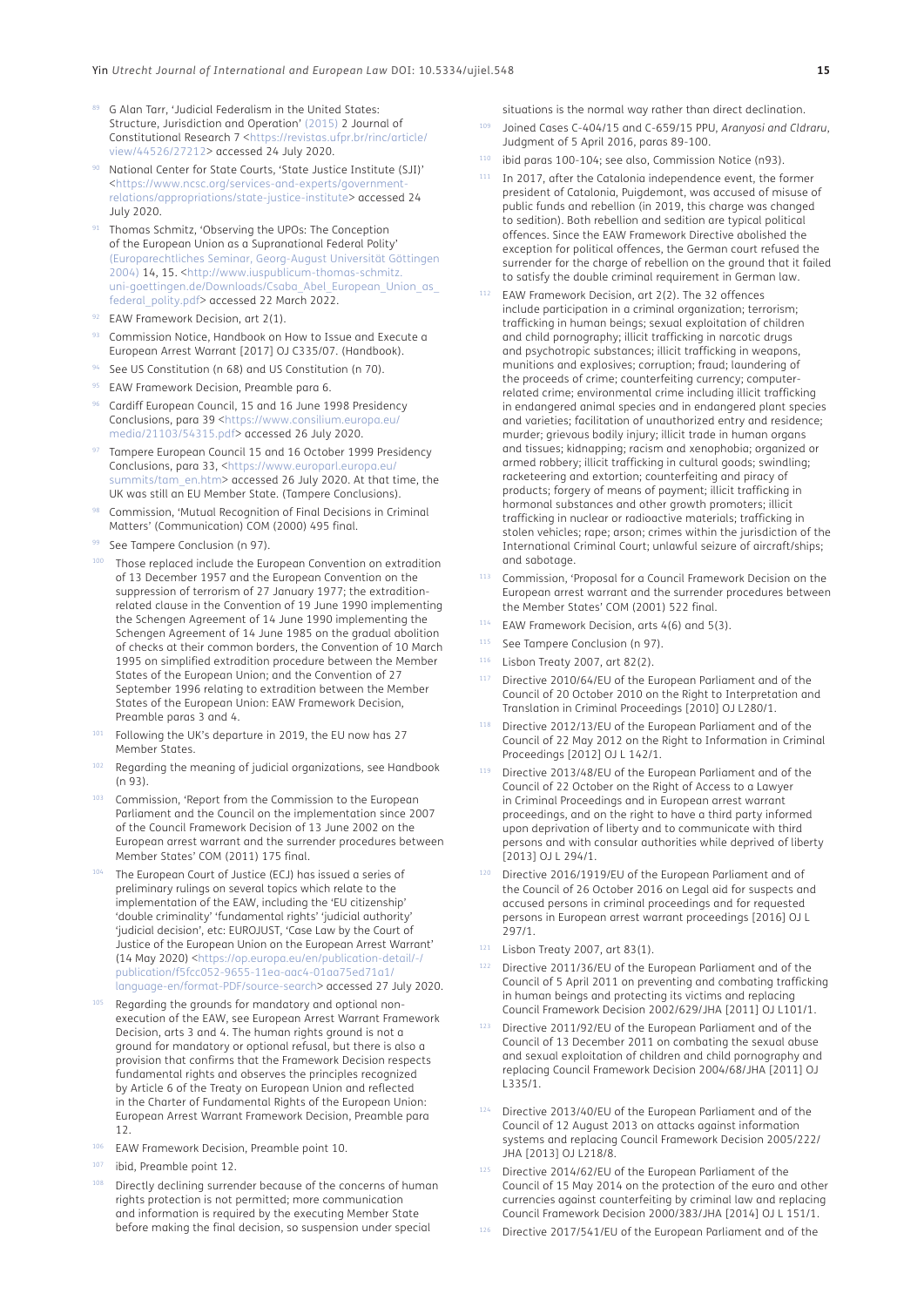Council of 15 March 2017 on combating terrorism and replacing Council Framework Decision 2002/475/JHA and amending Council Decision 2005/671/JHA [2017] OJ L88/6.

- <span id="page-15-0"></span>127 Directive 2017/2103/EU of the European Parliament and the Council of 15 November 2017 amending Council Framework Decision2004/757/JHA in order to include new psychoactive substances in the definition of 'drug' and repealing Council Decision 2005/387/JHA [2017] OJ L305/12.
- <span id="page-15-1"></span><sup>128</sup> Directive 2018/1673/EU of the European Parliament and of the Council of 23 October 2018 on combating money laundering by criminal law [2018] OJ L284/22.
- <span id="page-15-2"></span>Directive 2019/713/EU of the European Parliament and of the Council of 17 April 2019 on combating fraud and counterfeiting of non-cash means of payment and replacing Council Framework Decision 2001/413/JHA [2019] OJ L123/18.
- <span id="page-15-3"></span>According to the EAW case law, as well as the cases decided by the European Court of Human Rights, Poland, Greece, Romania, Hungary and other Eastern European countries generally have a lower level of human rights protection.
- Asif Efrat, 'Assessing Mutual Trust among EU members: Evidence from the European Arrest Warrant' ([2019\)](#page-16-6) 26 (5) Journal of European Public Policy 656.
- Ermioni Xanthopoulou, 'The Quest for Proportionality for the European Arrest Warrant: Fundamental Rights Protection in a Mutual Recognition Environment' ([2015\)](#page-17-10) 6 New Journal of European Criminal Law 32.
- <span id="page-15-4"></span><sup>133</sup> Council Framework Decision 2009/299/JHA of 26 February 2009 amending Framework Decisions 2002/584/JHA, 2005/214/ JHA, 2006/783/JHA,2008/909/JHA and 2008/947/JHA, thereby enhancing the procedural rights of persons and fostering the application of the principle of mutual recognition to decisions rendered in the absence of the person concerned at the trial [2009] OJ L 81/24.
- <sup>134</sup> Massimo Fichera and Ester Herlin-Karnell, 'The Margin of Appreciation Test and Balancing in the Area of Freedom Security and Justice: A Proportionate Answer for a Europe of Rights?' ([2013\)](#page-16-7) 19(4) European Public Law; see also Xanthopoulou (n 132).
- <span id="page-15-5"></span><sup>135</sup> See Handbook (n 93) 14.
- <sup>136</sup> Case C-303/05 *Advocaten voor de Wereld VZW v Leden van de Ministerraad [*2007] ECRⅠ-3672; Case C-268/17, *AY*, Judgment of 25 July 2018; Case C-220/18, *ML*, Judgment of 25 July 2018; Case C-396/11 *Radu*, Judgment of 29 January 2013; Case C-399/11 *Melloni*, Judgment of 26 February 2013.
- <span id="page-15-6"></span><sup>137</sup> See Auke Willems, *The Principle of Mutual Trust in EU Criminal Law* (Hart 2021) 286.
- <span id="page-15-7"></span>138 Basic Law, art 5.
- <span id="page-15-8"></span>139 What kind of surrender system between Mainland China and Hong Kong should be applied after 2047 is mainly up to what kind of amendment will be made to the "one country, two systems" policy. At present, no official decision has been made yet.
- <span id="page-15-9"></span><sup>140</sup> See Willems (n 83) 443.
- See Julia Sievers, 'Too Different to Trust? First Experiences with the Application of the European Arrest Warrant' in Elspeth Guild and Florian Geyer (eds), *Security Versus Justice? Police and Judicial Cooperation* ([Ashgate 2008\)](#page-17-11) 114, 115, 116.
- <span id="page-15-10"></span><sup>142</sup> See Willems (n 137) 111.
- <sup>143</sup> John Spencer, 'Fair Trials and the European Arrest Warrant' ([2010\)](#page-17-12) The Cambridge Law Journal 226. Similar concerns on human rights of the EU Member States can also be found in Asif Efrat, "Assessing Mutual Trust among EU Members: Evidence from the European Arrest Warrant" ([2019](#page-16-6)) 26(5) Journal of European Public Policy 6, 9.
- Julia Sievers, 'Too Different to Trust? First Experiences with the Application of the European Arrest Warrant' in Elspeth Guild and Florian Geyer (eds), *Security Versus Justice? Police and Judicial Cooperation* ([Ashgate 2008\)](#page-17-11) 113.
- <span id="page-15-11"></span>Relating to the meaning of socialist legal system with the typical characteristic of civil law, see Chen (n 59) 260.
- <span id="page-15-12"></span>The mutual recognition principle in the single market area was introduced through the case law. The famous ECJ case of Cassis de Dijon first introduced the principle of mutual recognition into the area of free movement of goods: C-120/78 *Rewe-Zentrale AG v Bundesmonopolverwaltung f*ür Branntwein, Judgment on 20 February 1979.
- Jacques Pelkmans, 'Mutual Recognition in Goods on Promises and Disillusions' ([2007](#page-17-13)) 14 (5) Journal of European Public Policy 699.
- <span id="page-15-13"></span><sup>148</sup> See *Puerto Rico v Branstad* (n 74).
- 149 Department of Justice of the Government of the Hong Kong Special Administrative Region, 'Arrangements with the Mainland and the Macau SAR' <[https://www.doj.gov.hk/eng/](https://www.doj.gov.hk/eng/mainland/intracountry.html) [mainland/intracountry.html](https://www.doj.gov.hk/eng/mainland/intracountry.html)> accessed 23 July 2020.
- Department of Justice of the Government of the Hong Kong Special Administrative Region, 'Mainland and Hong Kong Closer Economic Partnership Arrangement' <[https://www.doj.gov.hk/](https://www.doj.gov.hk/eng/topical/wto.html) [eng/topical/wto.html](https://www.doj.gov.hk/eng/topical/wto.html)> accessed 23 July 2020.
- <sup>151</sup> Department of Justice of the Hong Kong Special Administrative Region, 'Enforcement of Civil and Commercial Judgment between Hong Kong and the Mainland' <[https://www.doj.gov.](https://www.doj.gov.hk/eng/public/enforcement.html) [hk/eng/public/enforcement.html>](https://www.doj.gov.hk/eng/public/enforcement.html) accessed 23 July 2020.
- Saskia Hufnagel, 'Police Cooperation in Europe, China and Australia: Does Trust Depend on the Political System' in Saskia Hufnagel and Carole McCartney (eds), *Trust in International Police and Justice Cooperation* [\(Bloomsbury 2017\)](#page-16-8) 36.
- <span id="page-15-14"></span><sup>153</sup> See Willems (n 137) 51.
- Russell Hardin, 'Conceptions and Explanations of Trust' in Karen S Cook (ed), *Trust in Society* ([Russell Sage Foundation 2001\)](#page-16-9) 7.
- <span id="page-15-15"></span><sup>155</sup> See Willems (n 137) 72.
- <span id="page-15-16"></span><sup>156</sup> See Ermioni Xanthopoulou, *Fundamental Rights and Mutual Trust in the Area of Freedom, Security and Justice-A Role for Proportionality?* [\(Hart 2020\)](#page-17-10) 43-45.
- <span id="page-15-17"></span><sup>157</sup> ibid, 30-35.

- <span id="page-15-19"></span> $159$  ibid, 43.
- RTHK, 'HK courts must have a bigger say on extraditions' (*RTHK*, 5 June 2019) [<https://news.rthk.hk/rthk/en/component/](https://news.rthk.hk/rthk/en/component/k2/1461063-20190605.htm?share=twitter) [k2/1461063-20190605.htm?share=twitter](https://news.rthk.hk/rthk/en/component/k2/1461063-20190605.htm?share=twitter)> accessed 23 July 2020.
- 161 See Johannes Chan, 'Ten Days that Shocked the World: the Rendition Proposal in Hong Kong' ([2019\)](#page-16-10) 49(2) Hong Kong Law Journal 431.
- 162 See Cora Chan, 'Demise of One Country, Two Systems: Reflections on the Hong Kong Rendition Saga' ([2019\)](#page-16-11) 49(2) Hong Kong Law Journal 447.
- <span id="page-15-20"></span>See Handbook (n 93) 14
- <span id="page-15-21"></span>164 See Joined cases (n 109).
- <span id="page-15-22"></span><sup>165</sup> See Schmitz (n 91).
- <span id="page-15-23"></span><sup>166</sup> See Yin and Wieczorek (n 43) 519.
- <span id="page-15-24"></span><sup>167</sup> See Libor Klimek, *European Arrest Warrant* (Springer 2015) 316

- <span id="page-15-26"></span><sup>169</sup> See EAW FD, art 2.
- <span id="page-15-27"></span>See EAW FD, preamble (n79). Re the two-step examination on human rights protection, Case C-220/18 PPU *Generalstaatsanwaltschaft* ECLI:EU:C:2018:589; also Valsamis Mitsilegas, 'Joined Cases C-404/15 and C-659/15 PPU-Pál Aranyosi and Robert Caldararu v Generalstaatsanwaltschaft Bremen: Resetting the Parameters of Mutual Trust: From Aranyosi to LM' in Valsamis Mitsilegas, Alberto Di Martino and Leandro Mancano (eds), *The Court of Justice and European Criminal Law: Leading Cases in a Contextual Analysis* ([Hart 2019](#page-16-12)) 429.
- <span id="page-15-28"></span>Law of People's Republic of China on Safeguarding National Security in the Hong Kong Special Administrative Region, Part .
- <span id="page-15-29"></span><sup>172</sup> Government of Hong Kong (Gov HK) 'LCQ6: Legislation on Article 23 of Basic Law' (27 May 2020) Press Release [<https://www.](https://www.info.gov.hk/gia/general/202005/27/P2020052700520.htm) [info.gov.hk/gia/general/202005/27/P2020052700520.htm](https://www.info.gov.hk/gia/general/202005/27/P2020052700520.htm)> accessed 23 July 2020.
- <span id="page-15-30"></span>See Simon NM Young, 'Guide to Basic Law Article 23: Hong Kong's Unresolved National Security Issue' [\(HKU Legal](#page-17-14)  [Scholarship Blog, 15 March 2015\)](#page-17-14) [<http://researchblog.law.](http://researchblog.law.hku.hk/2015/03/guide-to-basic-law-article-23-hong.html) [hku.hk/2015/03/guide-to-basic-law-article-23-hong.html>](http://researchblog.law.hku.hk/2015/03/guide-to-basic-law-article-23-hong.html) accessed 24 July 2020.
- <span id="page-15-31"></span>The application of the exception of political offences to protect human rights has been in doubt for a long time: Christine Van den Wyngaert, *The Political Offence Exception of Extradition* (Springer 1980) 80; M.C Bassiouni, *A Draft International Criminal Code and Draft Statute for an International Criminal Code and*

<span id="page-15-18"></span><sup>158</sup> ibid, 45.

<span id="page-15-25"></span><sup>168</sup> ibid, 53.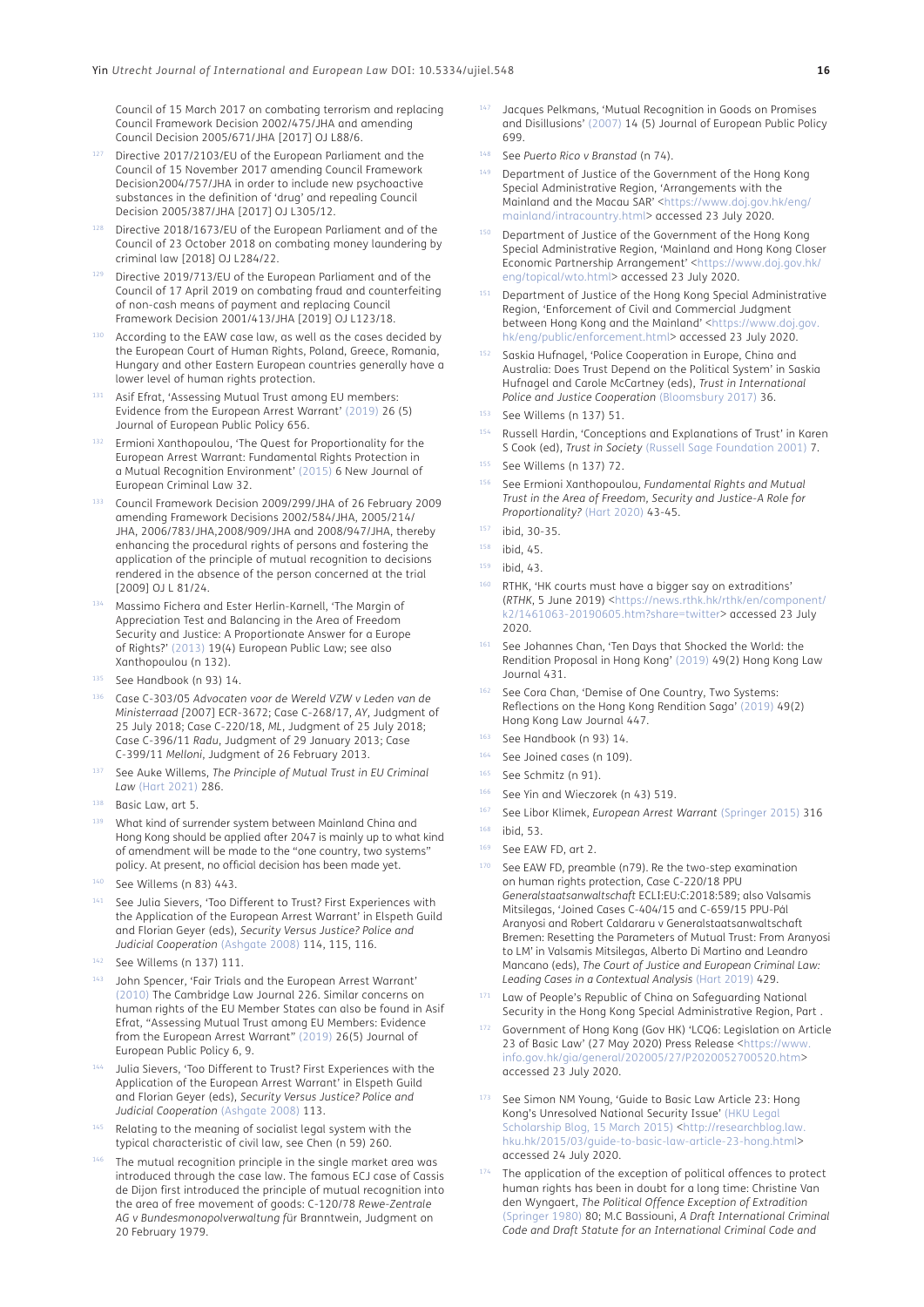*Draft Statute for an International Criminal Tribunal* (Brill Nijhoff 1987) 16; Julia Jansson, *Terrorism Criminal Law and Politics: the Decline of the Political Offence Exception to Extradition* (Routledge 2020) 60.

- <span id="page-16-0"></span>175 The US interstate rendition does not refuse rendition on the ground of the death penalty; the whole EU region has abolished the death penalty, so it is not an obstacle under the EAW system.
- <span id="page-16-1"></span><sup>176</sup> Liping Chen, 'The Amendment (9) of Criminal Law Abolished another 9 Offences, Expert: The Death Penalty for the Nonviolent Offences Should Be Abolished Gradually' *People's Daily*  (Hong Kong, 14 September 2015) <[http://npc.people.com.](http://npc.people.com.cn/n/2015/0914/c14576-27580702.html) [cn/n/2015/0914/c14576-27580702.html>](http://npc.people.com.cn/n/2015/0914/c14576-27580702.html) accessed 23 July 2020.

## **ACKNOWLEDGEMENTS**

The author thanks Professor John Vervaele, professor Vagelis Papakonstantinou, Professor Simon Young and Professor Daniel Charles Richman for the comments on the first draft of the article. The author also thanks the anonymous reviewers and the editors of Utrecht Journal of International and European Law. All errors remain the author's.

## **COMPETING INTERESTS**

The author has no competing interests to declare.

## **AUTHOR INFORMATIONS**

The author's main research is on EU criminal law and China criminal law, specifically on regional extradition and judicial cooperation in criminal matters.

## **AUTHOR AFFILIATION**

**YanhongYin**  $\bullet$  [orcid.org/0000-0001-6898-3339](https://orcid.org/0000-0001-6898-3339)

PhD Researcher, Faculty of Law and Criminology, VUBrussels, Belgium

## **REFERENCES**

## **BOOKS AND ARTICLES**

- Bassiouni C M, *Crimes and Justice* (Houghton Mifflin Co 1969) Bassiouni C M, *A Draft International Criminal Code and Draft*
- *Statute for an International Criminal Code and Draft Statute for an International Criminal Tribunal* (Brill Nijhoff 1987)
- Bassiouni C M, *International Extradition: United States Law and Practice* (6th edn, Oxford University Press 2014)
- <span id="page-16-11"></span>Chan C, 'Demise of One Country, Two Systems: Reflections on the Hong Kong Rendition Saga' (2019) 49(2) Hong Kong Law Journal 447.
- <span id="page-16-10"></span>Chan J, 'Ten Days that Shocked the World: the Rendition Proposal in Hong Kong' (2019) 49(2) Hong Kong Law Journal 431
- Chen G Z, *China Modern Judicial System* (Peking University Press 2020)
- <span id="page-16-2"></span>Chen H Y A, 'A Perfect Storm: Hong Kong-Mainland Rendition of Fugitive Offenders' (2019) 49 (2) Hong Kong Law Journal 423. DOI:<https://doi.org/10.2139/ssrn.3469366>
- <span id="page-16-3"></span>Chen H Y A, *The Changing Legal Orders in Hong Kong and Mainland China: Essays on "One Country, Two Systems*" (City University of Hong Kong Press, 2021)
- Costa J M, *Extradition Law: Reviewing Grounds for Refusal from the Classic Paradigm to Mutual Recognition and Beyond* (Brill Nijhoff 2019)
- Cullen R, *Hong Kong Constitutionalism*: *the British Legacy and the Chinese Future (*Routledge 2020). DOI: [https://doi.](https://doi.org/10.4324/9780429453502) [org/10.4324/9780429453502](https://doi.org/10.4324/9780429453502)
- <span id="page-16-5"></span>Díez C, *European Federal Criminal Law: the Federal Dimension of EU Criminal Law* (Intersentia 2015)
- <span id="page-16-6"></span>Efrat A, "Assessing Mutual Trust among EU Members: Evidence from the European Arrest Warrant" (2019)26(5) Journal of European Public Policy656. DOI: [https://doi.org/10.1080/13](https://doi.org/10.1080/13501763.2018.1478877) [501763.2018.1478877](https://doi.org/10.1080/13501763.2018.1478877)
- Feinberg S D and others, *California Criminal Law Procedure And Practice* (Continuing Education of the Bar 2017)
- <span id="page-16-7"></span>Fichera M and Herlin-Karnell E, 'The Margin of Appreciation Test and Balancing in the Area of Freedom Security and Justice: A Proportionate Answer for a Europe of Rights?' (2013) 19(4) European Public Law 759. DOI: [https://doi.](https://doi.org/10.54648/EURO2013045) [org/10.54648/EURO2013045](https://doi.org/10.54648/EURO2013045)
- Grant P J and Barker C J (eds), *Encyclopaedic Dictionary of International Law* (3rd edn, OUP 2009). DOI: [https://doi.](https://doi.org/10.1093/acref/9780195389777.001.0001) [org/10.1093/acref/9780195389777.001.0001](https://doi.org/10.1093/acref/9780195389777.001.0001)
- <span id="page-16-9"></span>Hardin R, 'Conceptions and Explanations of Trust' in Karen S Cook (ed), *Trust in Society* (Russell Sage Foundation 2001)
- Husak D, *Overcriminalization: The Limits of the Criminal Law* (Oxford University Press 2008). DOI: [https://doi.](https://doi.org/10.1093/acprof:oso/9780195328714.001.0001) [org/10.1093/acprof:oso/9780195328714.001.0001](https://doi.org/10.1093/acprof:oso/9780195328714.001.0001)
- <span id="page-16-8"></span>Hufnagel S, 'Police Cooperation in Europe, China and Australia: Does Trust Depend on the Political System' in Saskia Hufnagel and Carole McCartney (eds), *Trust in International Police and Justice Cooperation* (Bloomsbury 2017)
- <span id="page-16-4"></span>'Interstate Rendition: Executive Practices and the Effects of Discretion' (1956) 66 Yale Law Journal 97. DOI: [https://doi.](https://doi.org/10.2307/794088) [org/10.2307/794088](https://doi.org/10.2307/794088)

Jansson J, *Terrorism Criminal Law and Politics: the Decline of the Political Offence Exception to Extradition* (Routledge 2020)

Klimek L, *European Arrest Warrant* (Springer 2015). DOI: [https://](https://doi.org/10.1007/978-3-319-07338-5) [doi.org/10.1007/978-3-319-07338-5](https://doi.org/10.1007/978-3-319-07338-5)

- Lo S, *The Politics of Cross-border Crime in Greater China: Case studies of Mainland China, Hong Kong and Macau* (Routledge 2009)
- <span id="page-16-12"></span>Mitsilegas V, 'Joined Cases C-404/15 and C-659/15 PPU-Pál Aranyosi and Robert Caldararu v Generalstaatsanwaltschaft Bremen: Resetting the Parameters of Mutual Trust: From Aranyosi to LM' in Valsamis Mitsilegas, Alberto Di Martino and Leandro Mancano (eds), *The Court of Justice and European Criminal*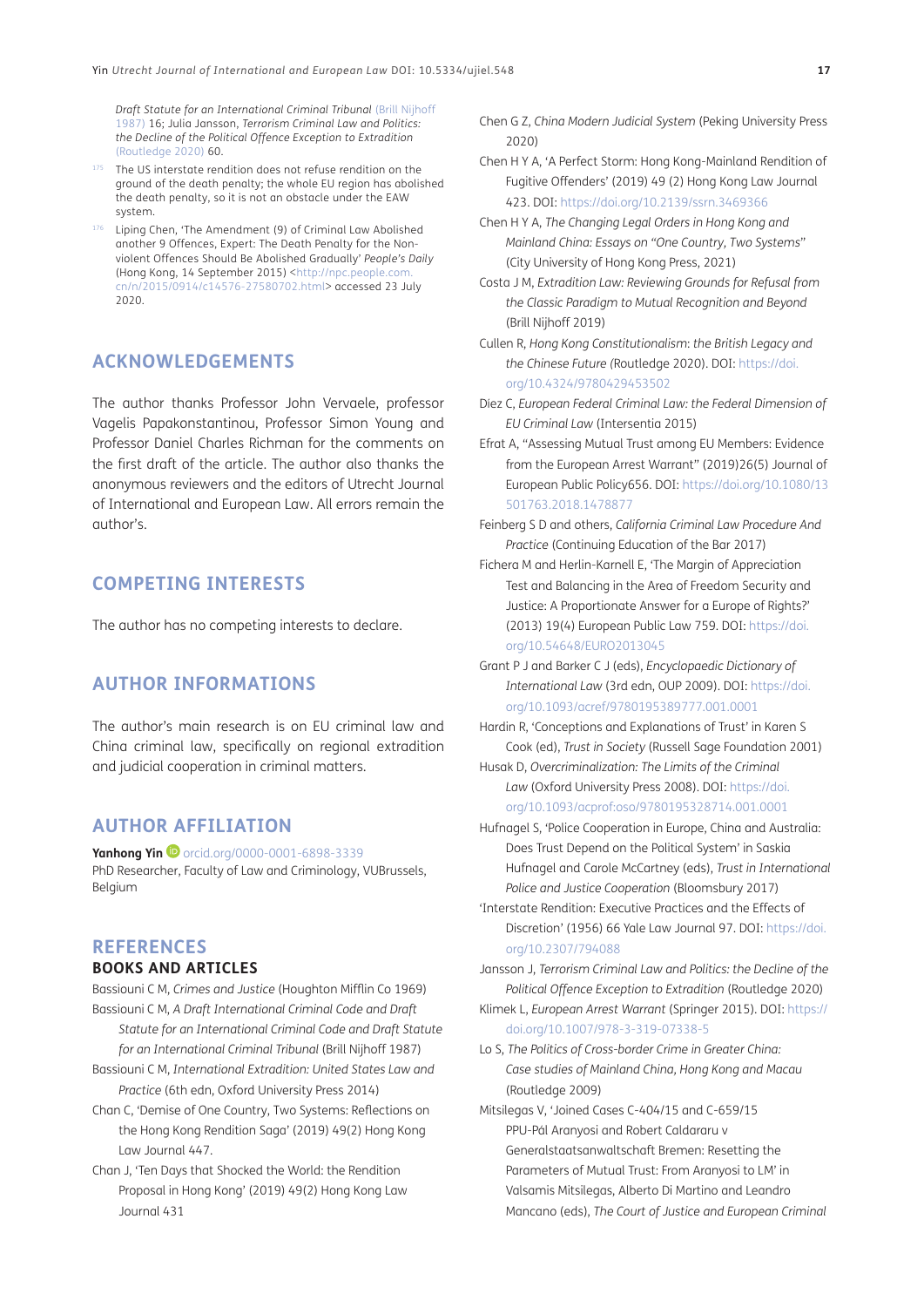*Law: Leading Cases in a Contextual Analysis* (Hart 2019). DOI:<https://doi.org/10.5040/9781509911196.ch-015>

- <span id="page-17-0"></span>Pak-kwan C and Lam S, 'Research Study on the Agreement between Hong Kong and Mainland concerning Surrender of Fugitive Offenders', (Research and Library Services Division and Legal Service Division Hong Kong Legislative Council Secretariat, March 2001) [<https://www.legco.gov.](https://www.legco.gov.hk/yr00-01/english/library/erp05.pdf) [hk/yr00-01/english/library/erp05.pdf>](https://www.legco.gov.hk/yr00-01/english/library/erp05.pdf) accessed 6 May 2021.
- <span id="page-17-13"></span>Pelkmans J, 'Mutual Recognition in Goods on Promises and Disillusions' (2007) 14 (5) Journal of European Public Policy 699. DOI: <https://doi.org/10.1080/13501760701427888>
- <span id="page-17-8"></span>Robinson H P and Dubber D M, 'The American Model Penal Code: A Brief Overview' (2007) 10 New Criminal Law Review 320. DOI:<https://doi.org/10.1525/nclr.2007.10.3.319>
- <span id="page-17-4"></span>Schabas A W, 'Nationality, Double Jeopardy, Prescription and the Death Sentence as Bases for Refusing Extradition' (1991) 62 International Review of Penal Law 260
- <span id="page-17-9"></span>Schmitz T, 'Observing the UPOs: The Conception of the European Union as Supranational Federal Polity' (Europarechtliches Seminar, Georg-August Universität Göttingen 2004) [<http://www.iuspublicum](http://www.iuspublicum-thomas-schmitz.uni-goettingen.de/Downloads/Csaba_Abel_European_Union_as_federal_polity.pdf)[thomas-schmitz.uni-goettingen.de/Downloads/](http://www.iuspublicum-thomas-schmitz.uni-goettingen.de/Downloads/Csaba_Abel_European_Union_as_federal_polity.pdf) Csaba Abel European Union as federal polity.pdf> accessed 22 March 2022.
- <span id="page-17-11"></span>Sievers J, 'Too Different to Trust? First Experiences with the Application of the European Arrest Warrant' in Elspeth Guild and Florian Geyer (eds), *Security Versus Justice? Police and Judicial Cooperation* (Ashgate 2008)
- <span id="page-17-12"></span>Spencer J, 'Fair Trials and the European Arrest Warrant' (2010) The Cambridge Law Journal 226. DOI: [https://doi.](https://doi.org/10.1017/S0008197310000358) [org/10.1017/S0008197310000358](https://doi.org/10.1017/S0008197310000358)
- Tarr A G, 'The New Judicial Federalism in Perspective' (1997) 72 Notre Dame Law Review 1097
- <span id="page-17-7"></span>Tarr A G, 'Judicial Federalism in the United States: Structure, Jurisdiction and Operation' (2015) 2 Journal of Constitutional Research 7 <[https://revistas.ufpr.br/rinc/](https://revistas.ufpr.br/rinc/article/view/44526/27212) [article/view/44526/27212>](https://revistas.ufpr.br/rinc/article/view/44526/27212) accessed 24 July 2020. DOI: <https://doi.org/10.5380/rinc.v2i3.44526>
- <span id="page-17-5"></span>Vervaele J, 'The European Arrest Warrant and Applicable Standards of Fundamental Rights in the EU:ECJ Judgment (Grand Chamber) C-399/11 of 26 February

2013' (2013) 2 Review of European Administrative Law 37

- Walsh W, *Cross-Border Crime in Hong Kong: Extradition, Mutual Assistance, Financial Sanctions* (L exis Nexis 2020)
- Willems A, *The Principle of Mutual Trust in EU Criminal Law* (Hart 2021). DOI:<https://doi.org/10.5040/9781509924578>
- <span id="page-17-6"></span>Willems A, 'Extradition on the Two Sides of the Atlantic: the US Model as Blueprint for the European Arrest Warrant?' 2016 (27) Criminal Law Forum 454. DOI: [https://doi.org/10.1007/](https://doi.org/10.1007/s10609-016-9290-7) [s10609-016-9290-7](https://doi.org/10.1007/s10609-016-9290-7)
- Wyngaert C, *The Political Offence Exception of Extradition* (Springer 1980)
- <span id="page-17-10"></span>Xanthopoulou E, 'The Quest for Proportionality for the European Arrest Warrant: Fundamental Rights Protection in a Mutual Recognition Environment' (2015) 6 New Journal of European Criminal Law 32. DOI: [https://doi.](https://doi.org/10.1177/203228441500600104) [org/10.1177/203228441500600104](https://doi.org/10.1177/203228441500600104)
- Xanthopoulou E., *Fundamental Rights and Mutual Trust in the Area of Freedom, Security and Justice-A Role for Proportionality?* (Hart 2020). DOI: [https://doi.](https://doi.org/10.5040/9781509922284) [org/10.5040/9781509922284](https://doi.org/10.5040/9781509922284)
- <span id="page-17-1"></span>Yee W M, 'Hong Kong's Legal Obligation to Require Fair Trial for Rendition' (2002) 102 Columbia Law Review 1375. DOI: <https://doi.org/10.2307/1123675>
- Yue L L and Guo S, *Human Rights and Criminal Justice in China* (Law Press 2017)
- <span id="page-17-3"></span>Yin Y H and Wieczorek I, 'What model for extradition between Hong Kong and mainland China? A comparison between the 2019 (withdrawn) amendment to Hong Kong extradition law and the European Arrest Warrant' (2020) 11 (4) New Journal of European Criminal Law 517. DOI: [https://doi.](https://doi.org/10.1177/2032284420972190) [org/10.1177/2032284420972190](https://doi.org/10.1177/2032284420972190)
- <span id="page-17-14"></span>Young S, 'Guide to Basic Law Article 23: Hong Kong's Unresolved National Security Issue' (HKU Legal Scholarship Blog, 15 March 2015) [<http://researchblog.law.hku.hk/2015/03/](http://researchblog.law.hku.hk/2015/03/guide-to-basic-law-article-23-hong.html) [guide-to-basic-law-article-23-hong.html](http://researchblog.law.hku.hk/2015/03/guide-to-basic-law-article-23-hong.html)> accessed 24 July 2020
- <span id="page-17-2"></span>Zhao G Q, "The Discussion on the Surrender of Fugitive Offenders Mechanism under 'One Country, Two Systems," (2007) 20 (78) The Journal of Administration 1050